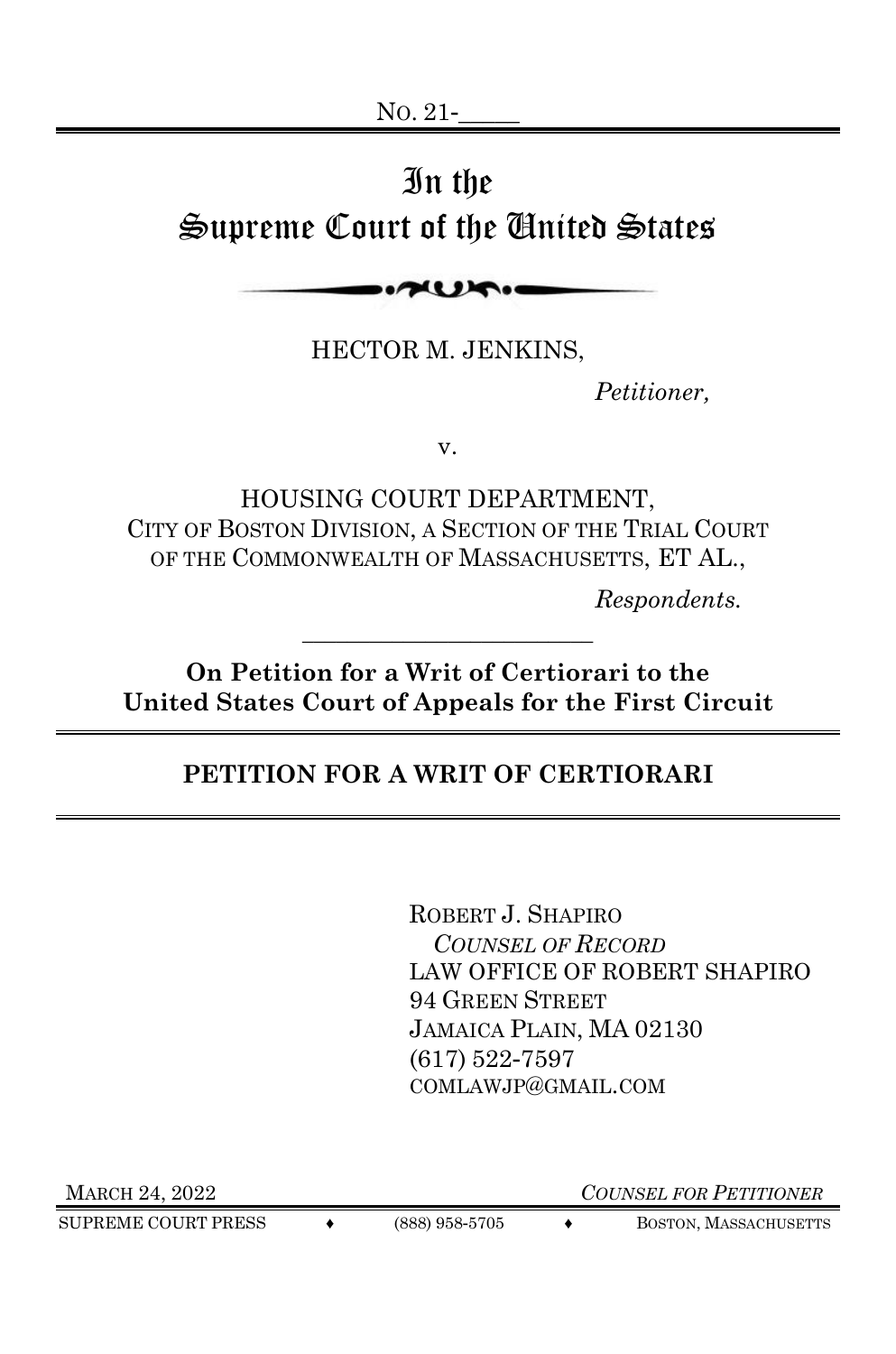#### **QUESTIONS PRESENTED**

<span id="page-1-0"></span>1. Whether an employee's repeated complaints of unlawful and discriminatory treatment and the employee's failure to cease making such complaints when the underlying discrimination remains unaddressed by the employer can, without more, provide the basis for a legitimate, nonretaliatory reason, as a matter of law, to terminate the employee for asserted "insubordination."

2. Whether the remedial purposes of Title VII protections will be severely limited if the EEOC is deemed not to be on notice and to have had no duty to investigate an employee's discrimination claim expressly included in materials filed with the employee's charge to that agency; and

3. Whether it is an abuse of discretion under the Federal Rules of Civil Procedure's liberal pleading amendment provision to deny a litigant leave to amend to add a count for disability discrimination to a Title VII Complaint prior to the commencement of discovery and especially where the defendant was on notice of the claim.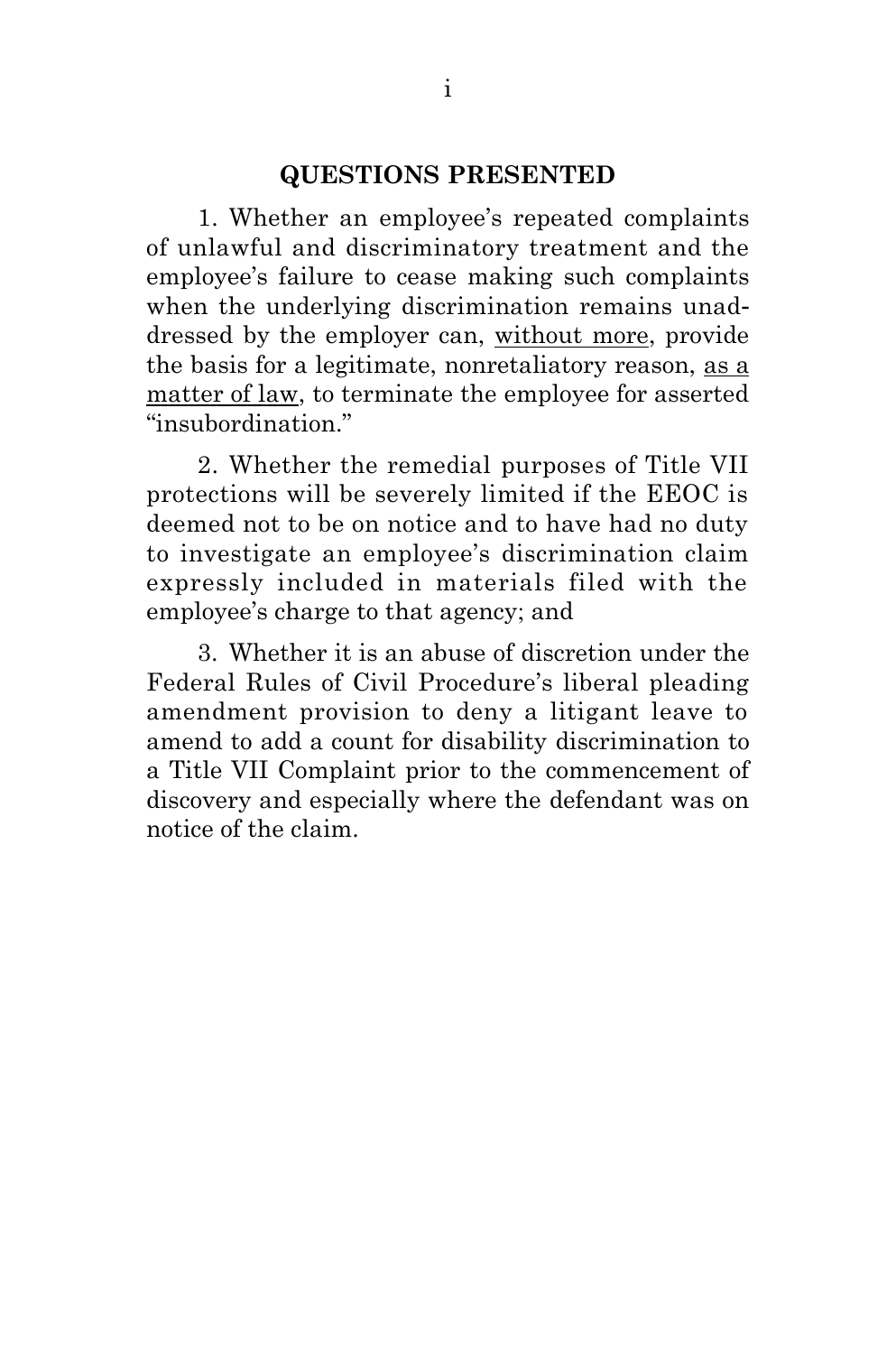### <span id="page-2-0"></span>**PARTIES TO THE PROCEEDINGS Petitioner and Plaintiff-Appellant Below**

● Hector M. Jenkins

### **Respondent and Defendant-Appellee Below**

● Housing Court Department, City of Boston Division, a Section of the Trial Court of the Commonwealth of Massachusetts

### **Respondents and Defendants Below**

- Jeffrey Winik, First Justice of the Boston Housing Court
- Michael Neville, Chief Housing Specialist of the Boston Housing Court
- Paul Burke, Deputy Court Administrator of the Massachusetts Housing Courts
- Paula Carey, Chief Justice of the Massachusetts Trial Courts
- Harry Spence, Court Administrator of the Massachusetts Trial Courts
- Mark Conlon, Human Resources Director of the Massachusetts Trial Courts
- Eamonn Gill, Labor Counsel, Human Resources Department of the Massachusetts Trial Courts
- Elizabeth Day, Assistant Labor Counsel, HR Department of the Massachusetts Trial Courts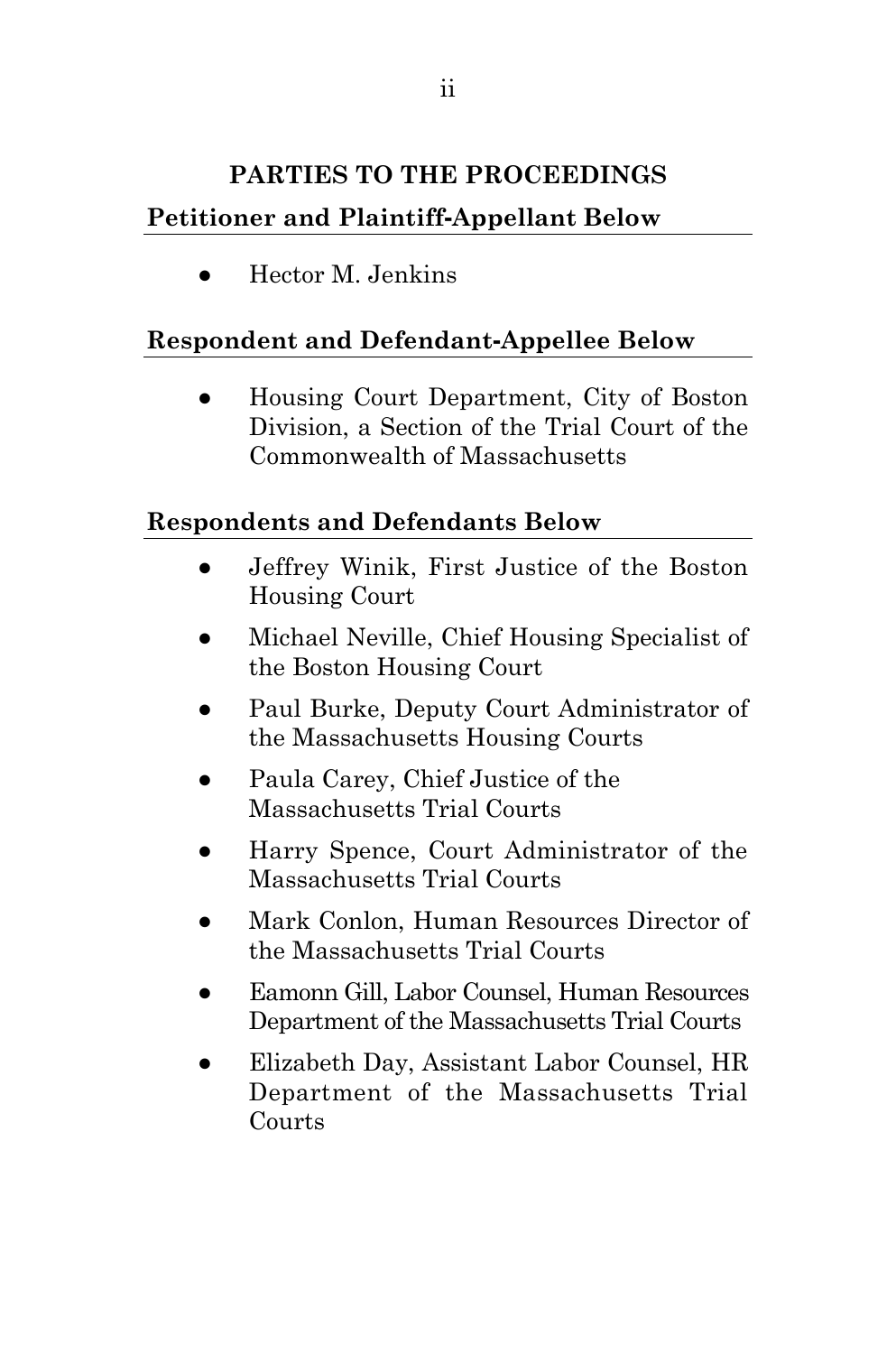- Antoinette Rodney-Celestine, Administrative Attorney, HR Department of Trial Courts
- Timothy Sullivan, Chief Justice of the Massachusetts Housing Courts
- Maura Healey, Attorney General of Massachusetts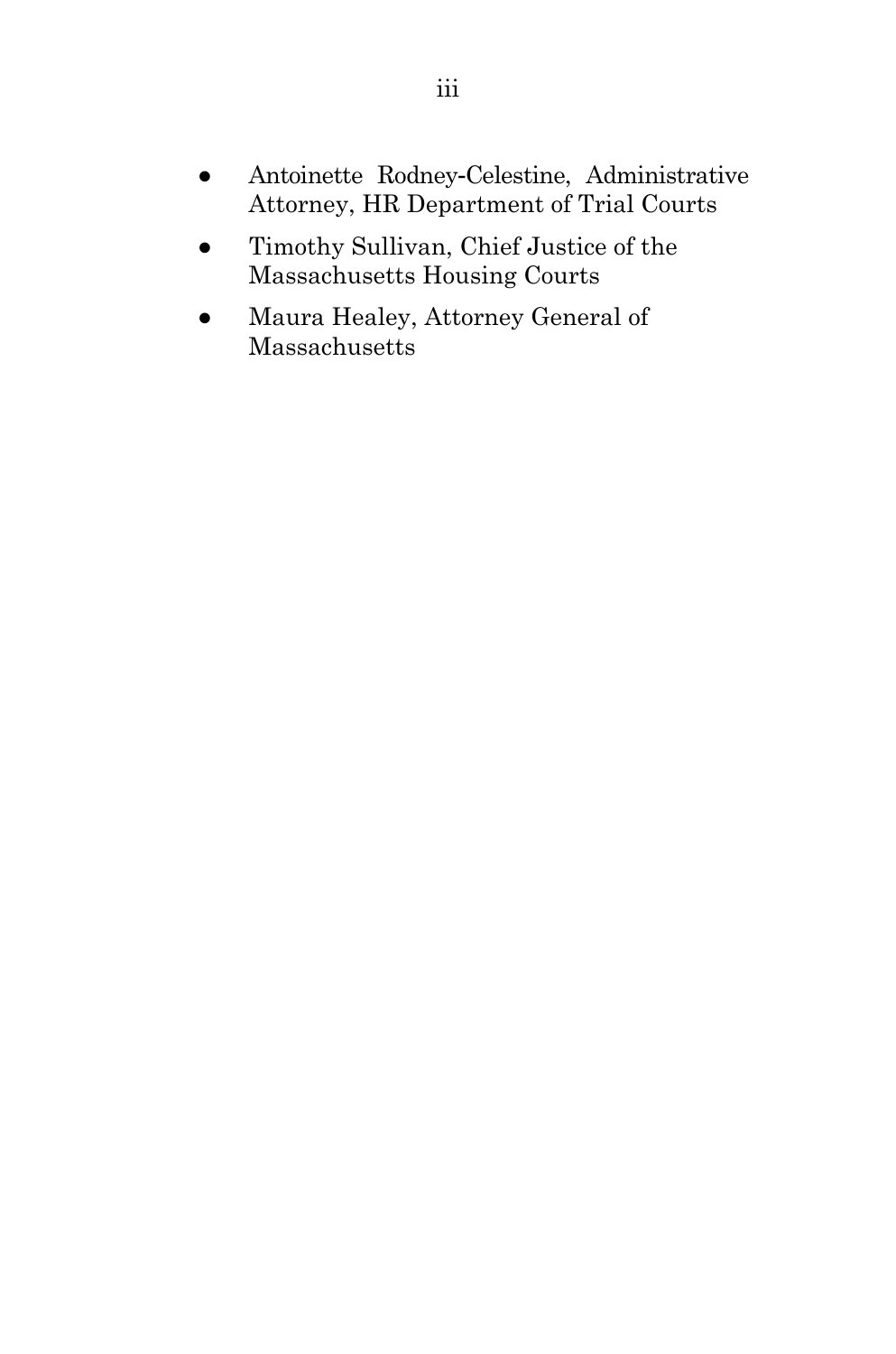#### **LIST OF PROCEEDINGS**

<span id="page-4-0"></span>U.S. District Court for the District Massachusetts No. 16-11548-PBS *Jenkins v. Housing Ct. Dept., et. al*. Final Judgment: January 10, 2020

 $\frac{1}{2}$  ,  $\frac{1}{2}$  ,  $\frac{1}{2}$  ,  $\frac{1}{2}$  ,  $\frac{1}{2}$  ,  $\frac{1}{2}$  ,  $\frac{1}{2}$ 

U.S. Court of Appeals for the First Circuit No. 20-1124 *Jenkins v. Housing Ct. Dept., et. al*. Final Judgment: October 18, 2021 Rehearing Denial: January 4, 2022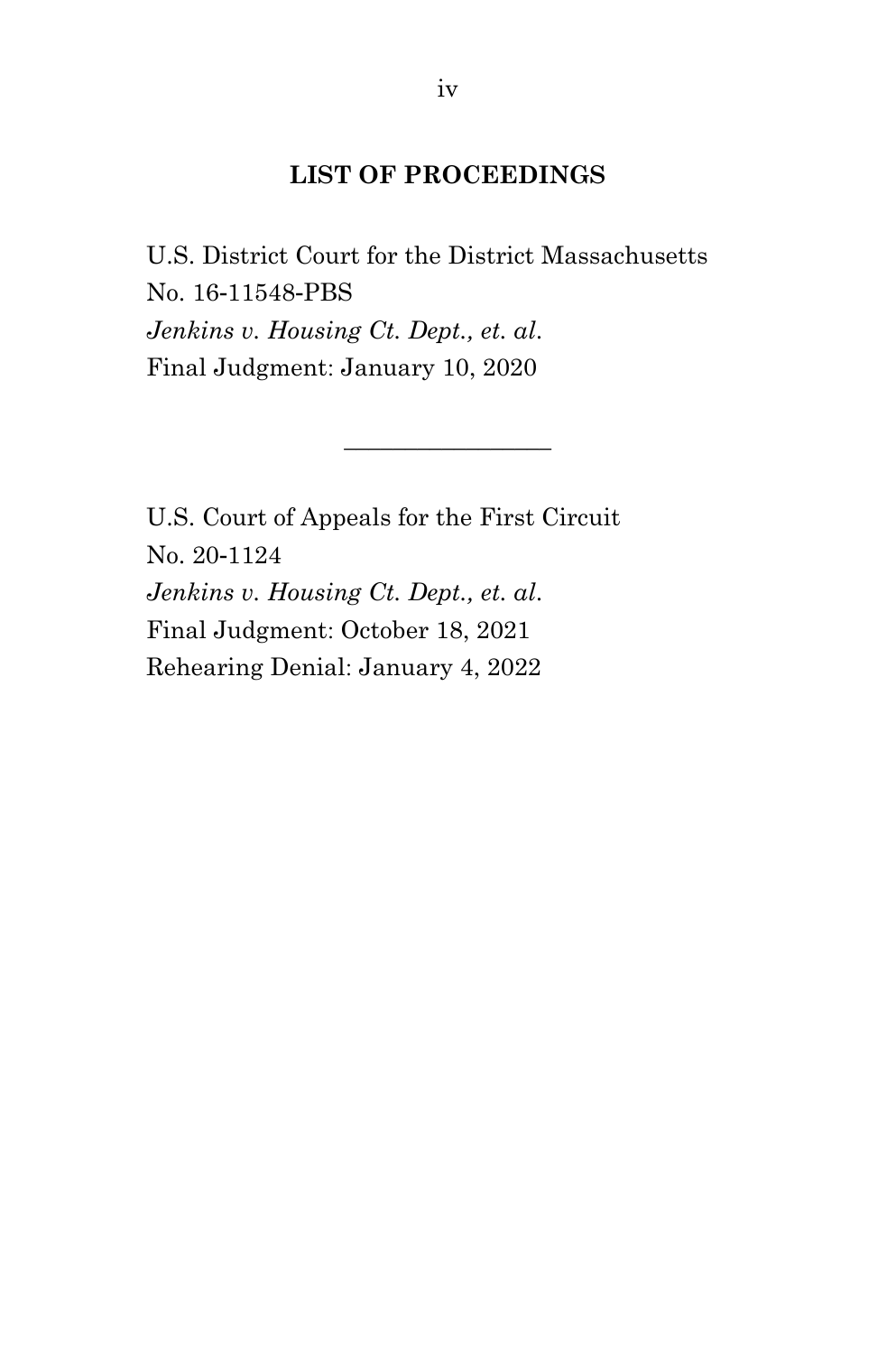### **TABLE OF CONTENTS**

| PETITION FOR A WRIT OF CERTIORARI  1                                                                                                                                                                                                                                                                                                                    |
|---------------------------------------------------------------------------------------------------------------------------------------------------------------------------------------------------------------------------------------------------------------------------------------------------------------------------------------------------------|
|                                                                                                                                                                                                                                                                                                                                                         |
|                                                                                                                                                                                                                                                                                                                                                         |
| STATUTORY PROVISIONS AND                                                                                                                                                                                                                                                                                                                                |
|                                                                                                                                                                                                                                                                                                                                                         |
| $\mathbf{A}$                                                                                                                                                                                                                                                                                                                                            |
| $\bf{B}$                                                                                                                                                                                                                                                                                                                                                |
| $\mathcal{C}$ .                                                                                                                                                                                                                                                                                                                                         |
| REASONS FOR GRANTING THE PETITION 9                                                                                                                                                                                                                                                                                                                     |
| L.<br>TITLE VII'S REMEDIAL OBJECTIVES AND<br>PROHIBITION AGAINST RETALIATION ARE<br>UNDERMINED IF FEDERAL COURTS ALLOW<br>AN EMPLOYER TO TERMINATE FOR INSUBORD-<br>INATION AN EMPLOYEE WHO COMPLAINS BY<br><b>EMAIL OF DISCRIMINATORY TREATMENT  10</b><br>The First Circuit Decision Erodes Title<br>$A_{-}$<br>VII's Primary Purpose, as Articulated |
| by This Court, to End Unlawful Work-                                                                                                                                                                                                                                                                                                                    |
|                                                                                                                                                                                                                                                                                                                                                         |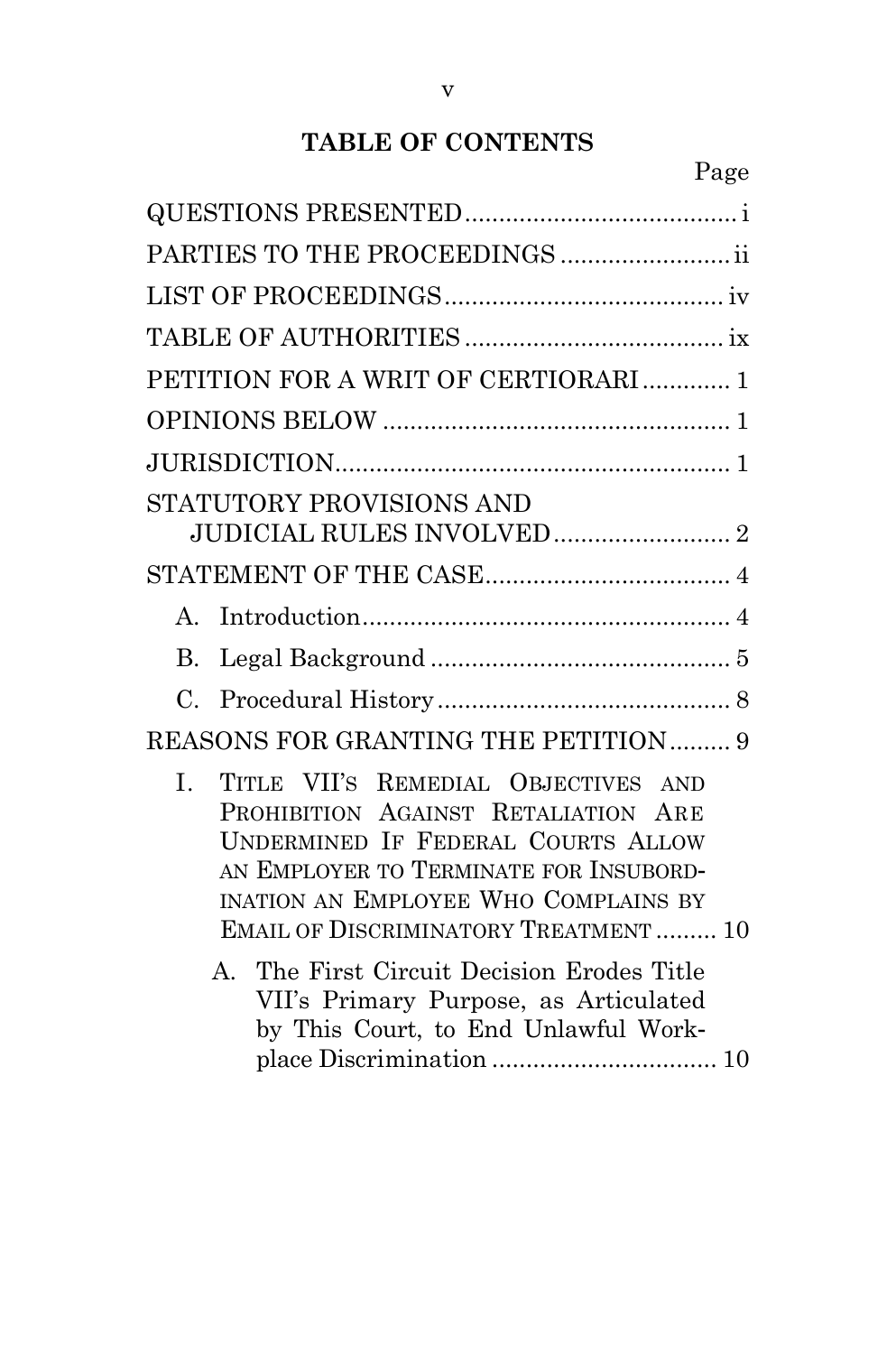# **TABLE OF CONTENTS – Continued**

| B. Title VII's Language and Purpose Require |  |
|---------------------------------------------|--|
| That the Determination of an Employer's     |  |
| Motive Is a Fact-Based Assessment That      |  |
| Can Only Be Resolved by a Jury 17           |  |
|                                             |  |

- C. [In Deciding the Question of Fact on](#page-32-0)  [Retaliatory Motive, the First Circuit](#page-32-0)  [Decision Runs Afoul of This Court's](#page-32-0)  [Holding in](#page-32-0) *Reeves,* and Rulings in [Other Circuits, Including in the First](#page-32-0)  Circuit [.......................................................](#page-32-0) 20
- II. THE FIRST CIRCUIT D[ECISION](#page-35-0) GUTS TITLE VII'S P[ROTECTIONS BY](#page-35-0) AFFIRMING THE D[ISMISSAL OF A](#page-35-0) HOSTILE ENVIRONMENT CLAIM FOR F[AILURE TO](#page-35-0) EXHAUST EVEN WHEN THE EEOC HAD TIMELY N[OTICE OF](#page-35-0)  THE CLAIM [.......................................................](#page-35-0) 23
- III. RULE 15'S EXPRESS D[IRECTION](#page-40-0) THAT LEAVE TO AMEND BE "F[REELY](#page-40-0) GIVEN" HAS NO MEANING IF IT IS NOT AN A[BUSE OF](#page-40-0)  D[ISCRETION TO](#page-40-0) DENY JENKINS LEAVE TO AMEND TO ADD A DISABILITY CLAIM [................](#page-40-0) 28 [CONCLUSION..........................................................](#page-43-0) 31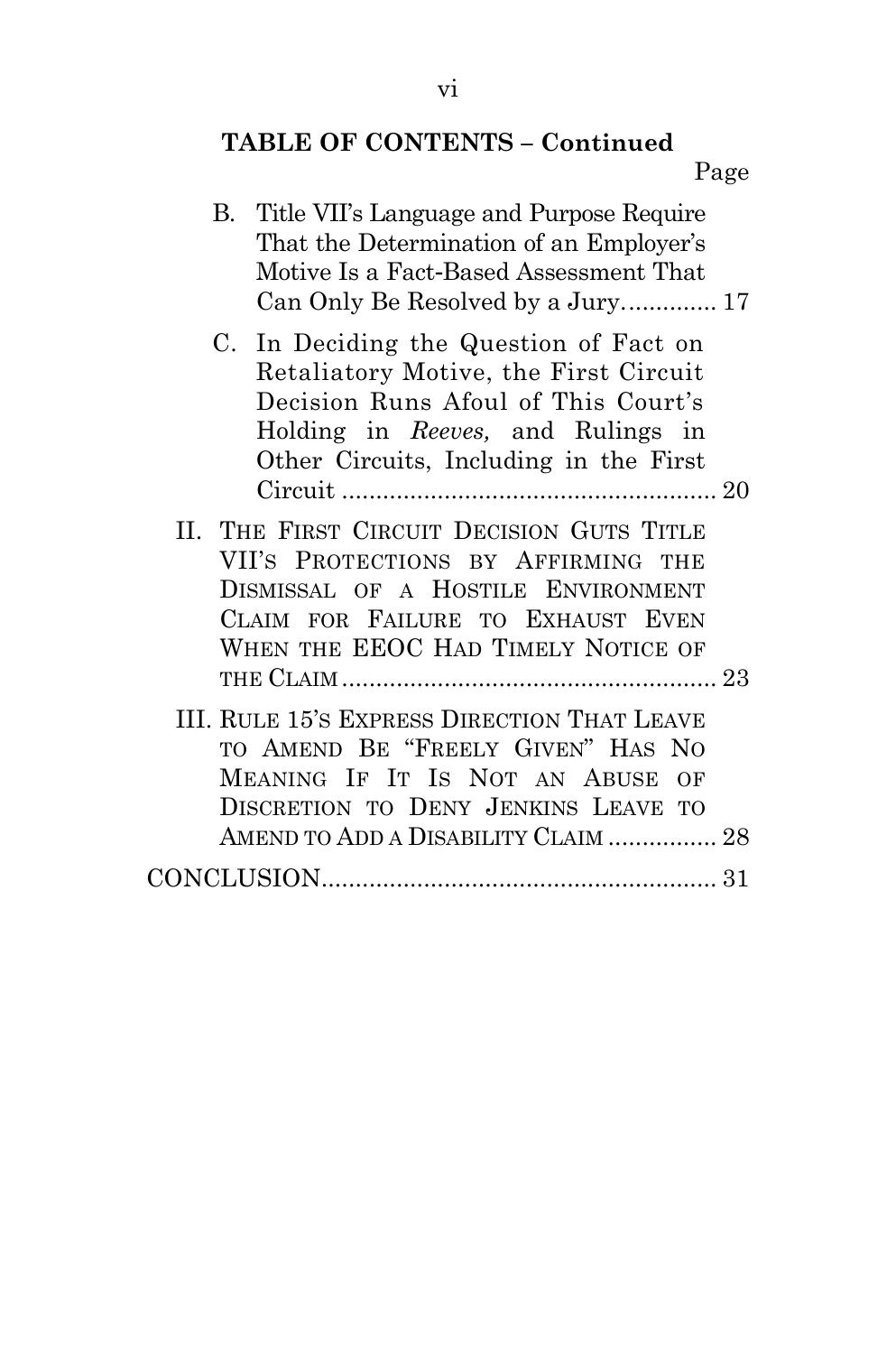### **TABLE OF CONTENTS – Continued**

### **APPENDIX TABLE OF CONTENTS**

### **OPINIONS AND ORDERS**

| Opinion of the United States Court of Appeal for                                                                                                                                             |
|----------------------------------------------------------------------------------------------------------------------------------------------------------------------------------------------|
| Errata Sheet on October 18, 2021 Opinion                                                                                                                                                     |
| Order of the District Court of Massachusetts,<br>Dismissing Case (January 10, 2020) 24a                                                                                                      |
| Order of the District Court of Massachusetts,<br>Adopting magistrate Report and Recommen-                                                                                                    |
| Order of the District Court Adopting Magistrate<br>Report and Denying Plaintiff's Motion to<br>Reconsider Order to Dismiss Plaintiff's Claim<br>of Hostile Environment (January 9, 2019) 27a |
| Order of the District Court Adopting Magistrate<br>Report and Denying Plaintiff's Motion to Add<br>Disability Count to Complaint                                                             |
| Report and Recommendation of the Magistrate<br>on Defendant Motion for Summary Judgment                                                                                                      |
| Memorandum and Order of the District Court on<br>Plaintiff's Motion for Leave to File an<br>Amendment to the Second Amended Complaint                                                        |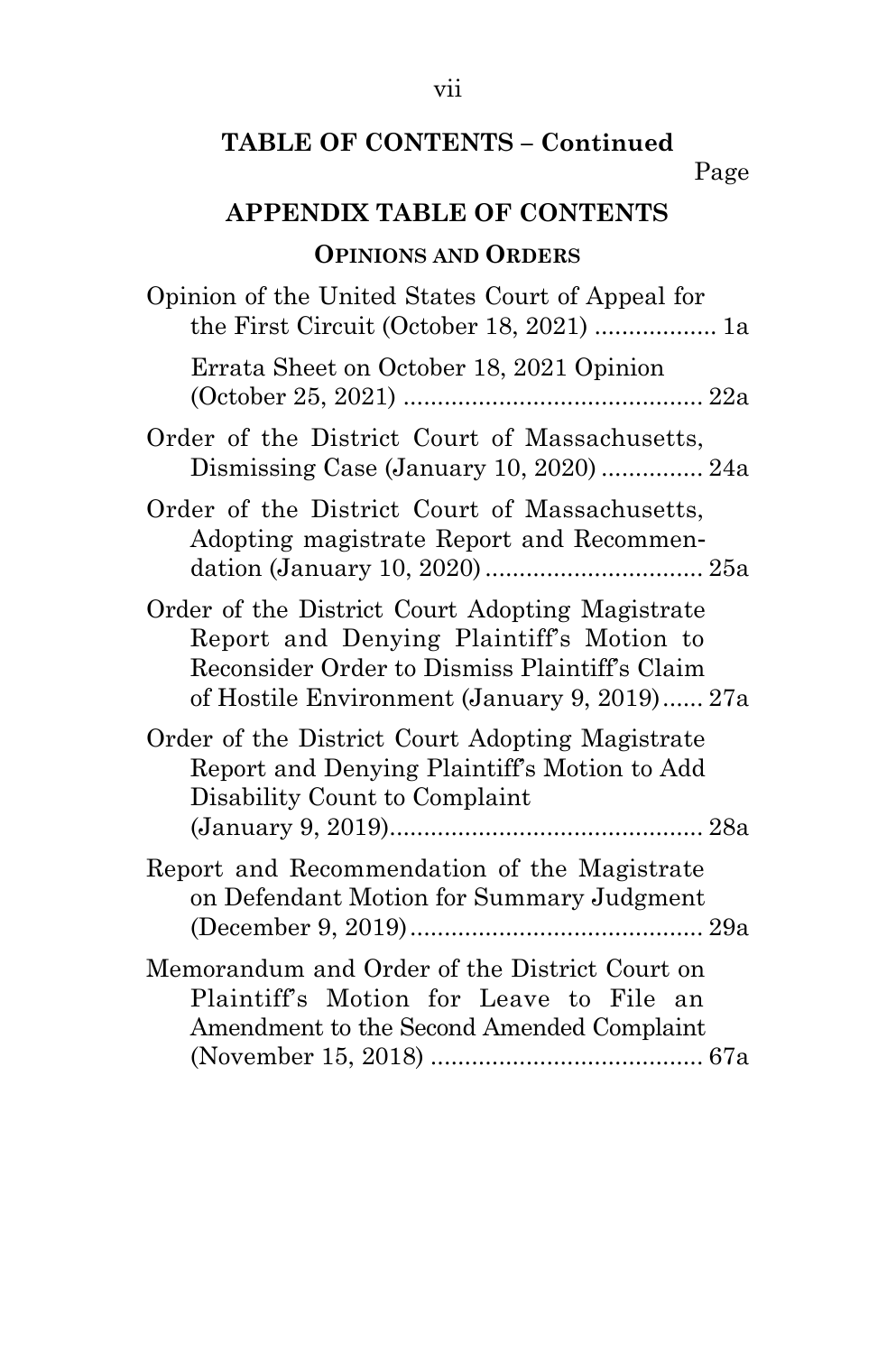# **TABLE OF CONTENTS – Continued**

Page

| Memorandum and Order of the United States<br>District Court for the District of Massachusetts                                                                                                                                                                                    |
|----------------------------------------------------------------------------------------------------------------------------------------------------------------------------------------------------------------------------------------------------------------------------------|
| Report and Recommendation on Plaintiff's Motion<br>to Reconsider Order to Dismiss Plaintiff's<br>Claim of Hostile Environment (#85)                                                                                                                                              |
| Report and Recommendation on Defendants Mass-<br>achusetts Trial Court and the Boston Housing<br>Court of the Commonwealth of Massachu-<br>setts's Motion to Strike Plaintiff's Proposed<br>Second Amended Complaint and for Dismissal<br>of the Remaining Title VII Claim (#57) |

### **REHEARING ORDER**

| Order of the United States Court of Appeal for the |  |
|----------------------------------------------------|--|
| First Circuit Denying Petition for Rehearing       |  |
|                                                    |  |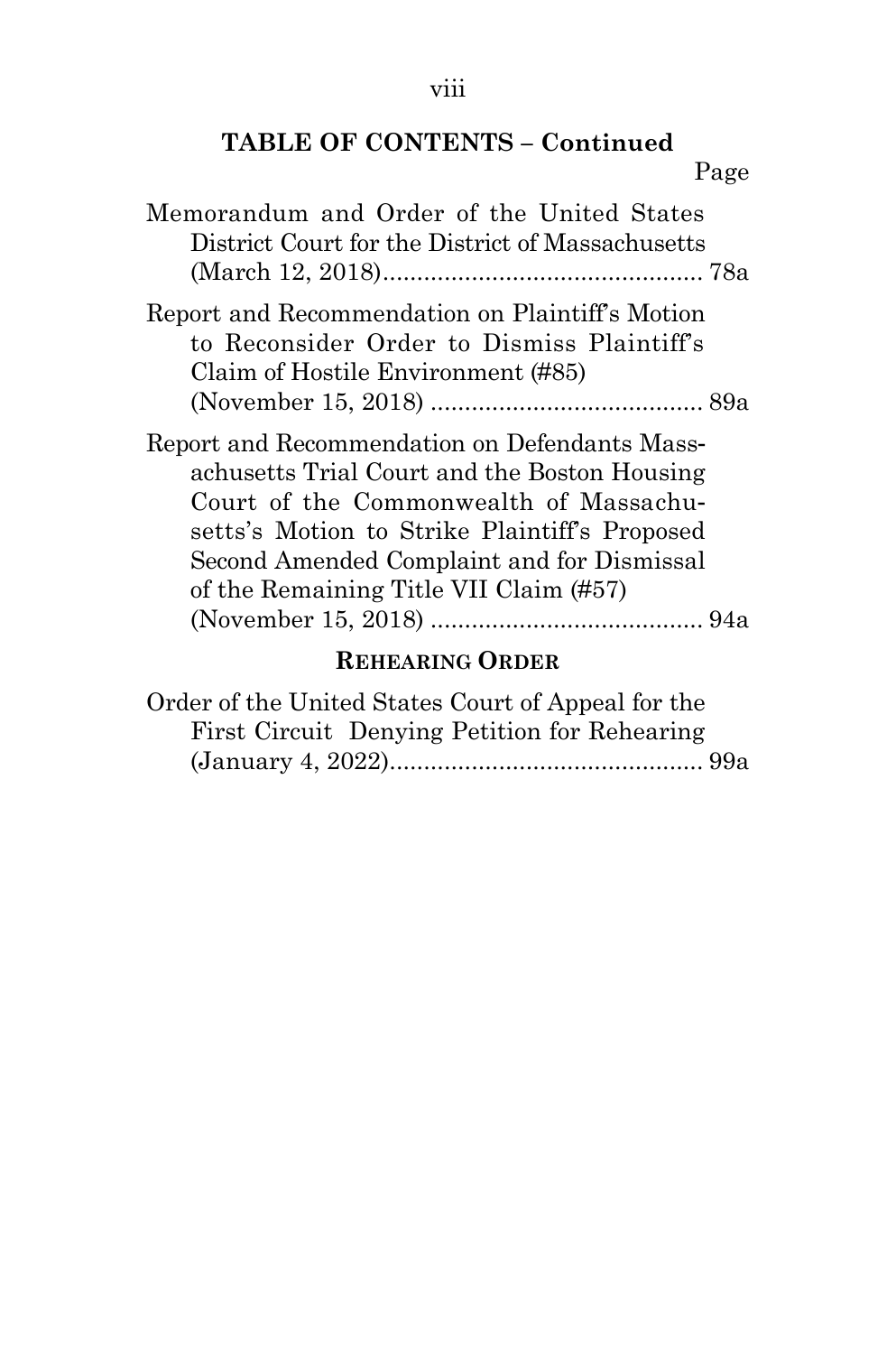### **TABLE OF AUTHORITIES**

### Page

### <span id="page-9-0"></span>**CASES**

| B.K.B. v. Maui Police Dep't,                                                      |
|-----------------------------------------------------------------------------------|
| Bulwer v. Mount Auburn Hosp.,                                                     |
| Burlington N. & Santa Fe Ry. Co. v. White,                                        |
| Calero-Cerezo v. U.S. Department of Justice,                                      |
| Crawford v. Metro. Gov't of Nashville &<br>Davidson Cnty., 555 U.S. 271 (2009) 11 |
| <b>EEOC</b> v. New Breed Logistics,<br>783 F.3d 1057 (6th Cir. 2015)  10          |
| Ernst v. Methodist Hosp. Sys.,<br>1 F.4th 333 (5th Cir. 2021) 23, 25              |
| Federal Express Corp. v. Holowecki,                                               |
| Foman v. Davis,                                                                   |
| Forsythe v. Wayfair Inc.,<br>No. 21-1095, 2022 WL 592888                          |
| Fournier v. Massachusetts,<br>498 F.Supp.3d 193 (D. Mass. 2020).  21              |
| Fournier v. Massachusetts,<br>No. 20-2134,2021 WL 4191942                         |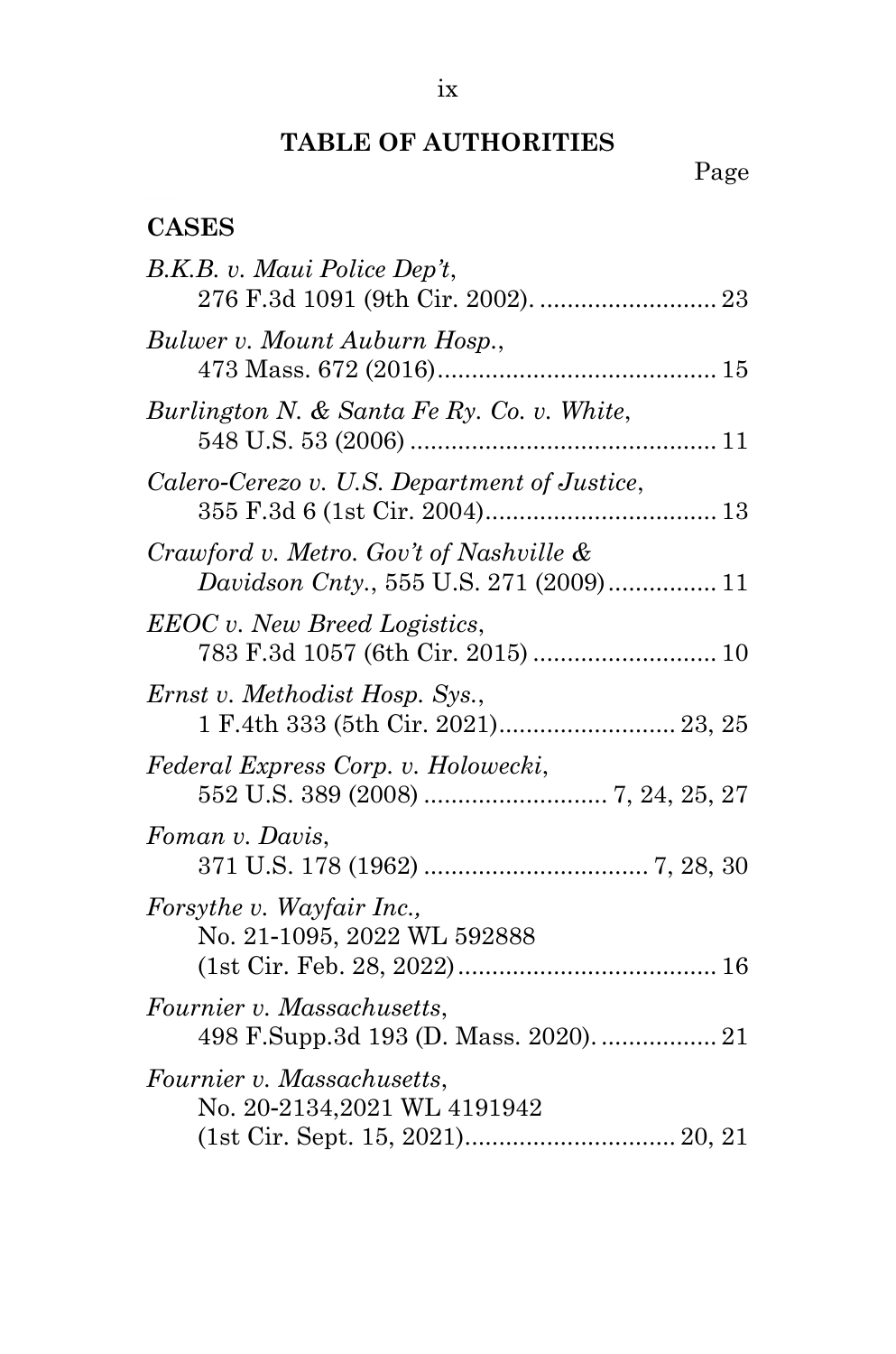### **TABLE OF AUTHORITIES – Continued** Page

| Fraternal Ord. of Police, Lodge 1 v. City of<br>Camden, 842 F.3d 231 (3d Cir. 2016) 17, 20           |
|------------------------------------------------------------------------------------------------------|
| Ft. Bend Cnty. v. Davis,                                                                             |
| Giovanni v. Bayer Properties, LLC,<br>No. CV 20-2215, 2021 WL 1737136                                |
| Gracia v. SigmaTron Int'l, Inc.,<br>842 F.3d 1010 (7th Cir. 2016)  17, 20                            |
| Harrington v. Aggregate Indus. Ne. Region,<br>Inc., 668 F.3d 25 (1st Cir. 2012)  11                  |
| Hayes v. CRGE Foxborough, LLC,<br>167 F.Supp. 229 (D. Mass. 2016)  29                                |
| Hazel v. U.S. Postmaster Gen.,                                                                       |
| Heuer v. Weil-McLain, a Div. of The Marley<br>Co., 203 F.3d 1021 (7th Cir. 2000) 11                  |
| Hochstadt v. Worcester Found. for<br><i>Experimental Biology,</i><br>545 F.2d 222 (1st Cir. 1976) 12 |
| Matima v. Celli,                                                                                     |
| McDonough v. City of Quincy,                                                                         |
| Pearson v. Massachusetts Bay Transp.<br>Authority, 723 F.3d 36 (1st Cir. 2013) 13                    |
| Pendleton v. Rumsfeld,<br>628 F.2d 102 (D.C. Cir. 1980)  12                                          |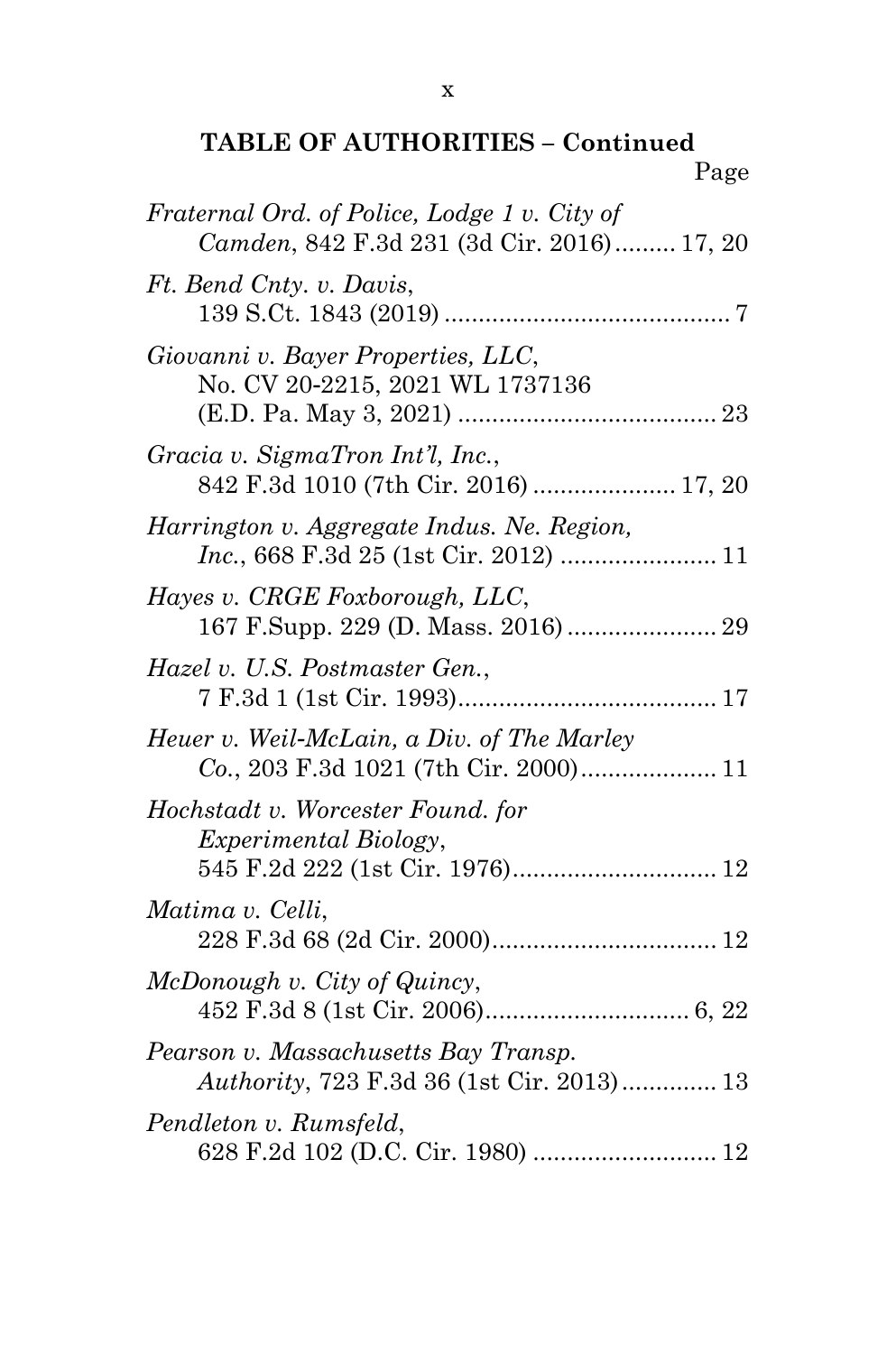### **TABLE OF AUTHORITIES – Continued** Page

| Reeves v. Sanderson Plumbing Prods., Inc.,                                                                          |  |
|---------------------------------------------------------------------------------------------------------------------|--|
| Rollins v. Fla. Dep't of Law Enforcement,                                                                           |  |
| Taite v. Bridgewater State Univ.,                                                                                   |  |
| Velazquez-Ortiz v. Vilsack,                                                                                         |  |
| Williams v. CSX Transp. Co.,                                                                                        |  |
| Windross v. Barton Protective Services Inc.,                                                                        |  |
| Zatorska v. Fla. Dep't of Health,<br>No. 8:18-CV-114-T-35CPT, 2019 WL<br>13032138 (M.D. Fla. Sept. 30, 2019)  6, 22 |  |

### **STATUTES**

### **JUDICIAL RULES**

|--|--|--|--|--|--|--|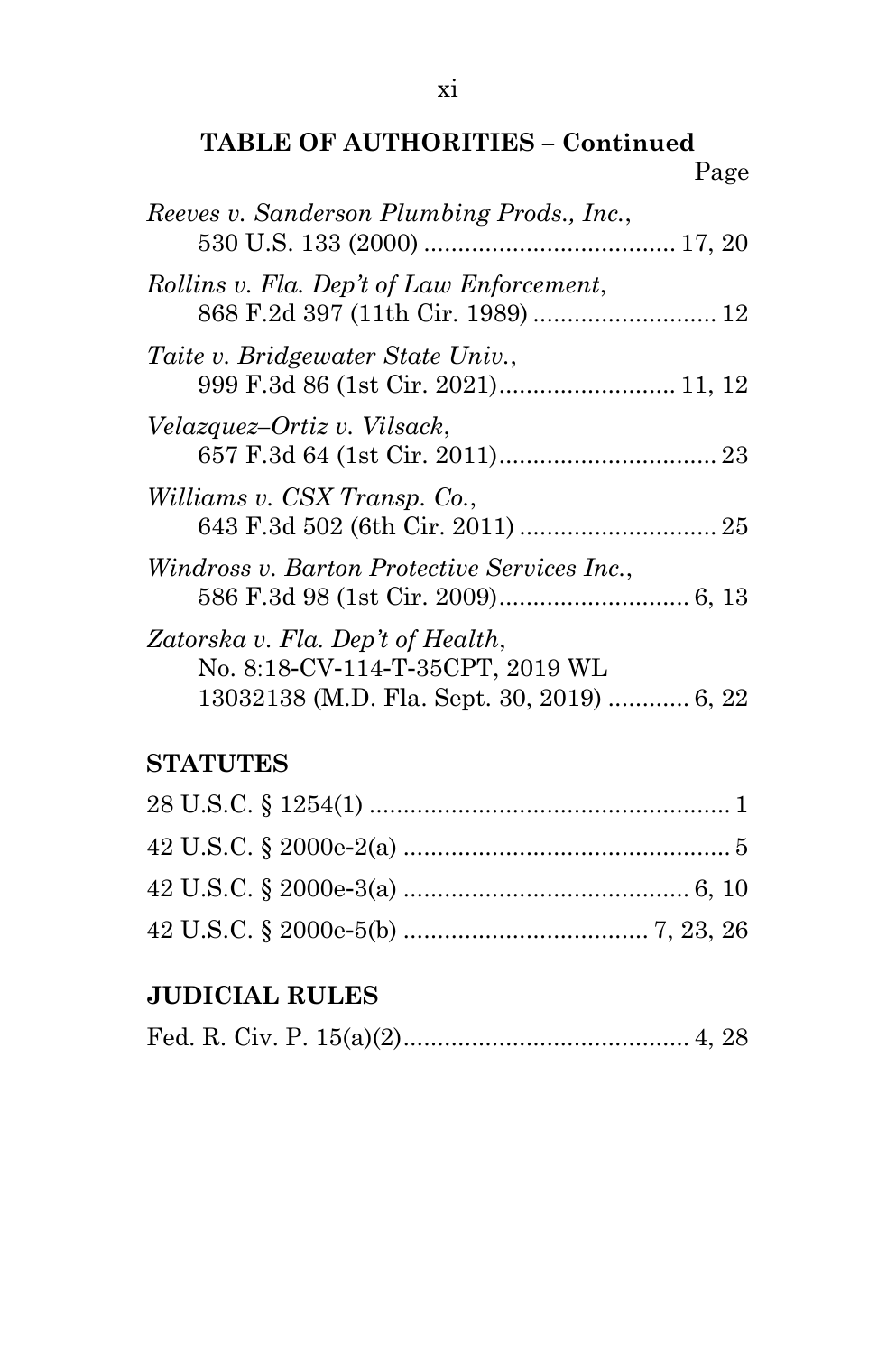### **TABLE OF AUTHORITIES – Continued**

Page

### **OTHER AUTHORITIES**

| Cassandra A. Bailey et. al.,<br>Racial/Ethnic and Gender Disparities in<br>Anger Management Therapy as a<br><i>Probation Condition, 44 LAW &amp; HUM.</i>                                                     |  |
|---------------------------------------------------------------------------------------------------------------------------------------------------------------------------------------------------------------|--|
|                                                                                                                                                                                                               |  |
| James William Moore,<br>MOORE'S FEDERAL PRACTICE (2d ed. 1948)  28                                                                                                                                            |  |
| Jessica M. Salerno & Liana C. Peter-Hagene,<br>One Angry Woman: Anger Expression<br>Increases Influence for Men, but Decreases<br>Influence for Women, During Group<br>Deliberation, 39 LAW & HUM. BEHAV. 581 |  |
| Terry Smith,<br><i>Everyday Indignities: Race, Retaliation,</i><br>and the Promise of Title VII, 34 COLUM.                                                                                                    |  |
| Trina Jones & Kimberly Jade Norwood,<br>Aggressive Encounters & White Fragility:<br>Deconstructing the Trope of the Angry<br><i>Black Woman</i> , 102 IOWA L. REV. 2017                                       |  |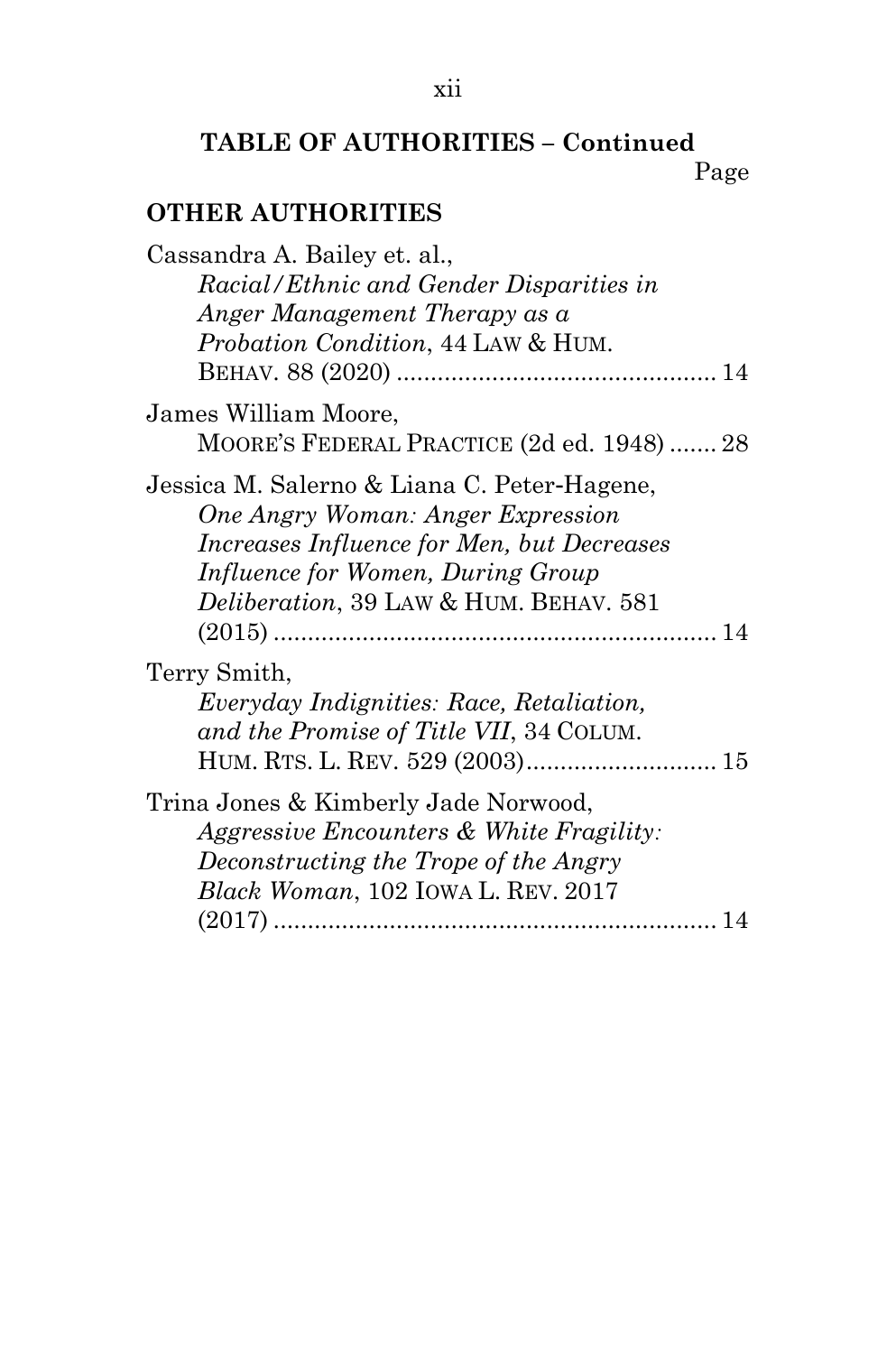

#### <span id="page-13-0"></span>**PETITION FOR A WRIT OF CERTIORARI**

Petitioner Hector M. Jenkins respectfully petitions for a writ of certiorari to review the judgment of the United States Court of Appeals for the First Circuit in this case.



#### **OPINIONS BELOW**

<span id="page-13-1"></span>The opinion of the Unites States Court of Appeals for the First Circuit (Petition Appendix ("App") at 1a-21a) is published at 16 F.4th 8 (1st Cir. 2021). The district court's memorandum opinions and orders (App.24a-66a) are unreported. As is the First Circuit's order denying rehearing and rehearing *en banc* (App. 99a-100a.)



#### **JURISDICTION**

<span id="page-13-2"></span>The judgment of the court of appeals was entered on October 18, 2021. (App.1a-21a.) A timely filed petition for rehearing and rehearing *en banc* was denied on January 4, 2022. (App.99a-100a.) This Court has jurisdiction under 28 U.S.C. § 1254(1).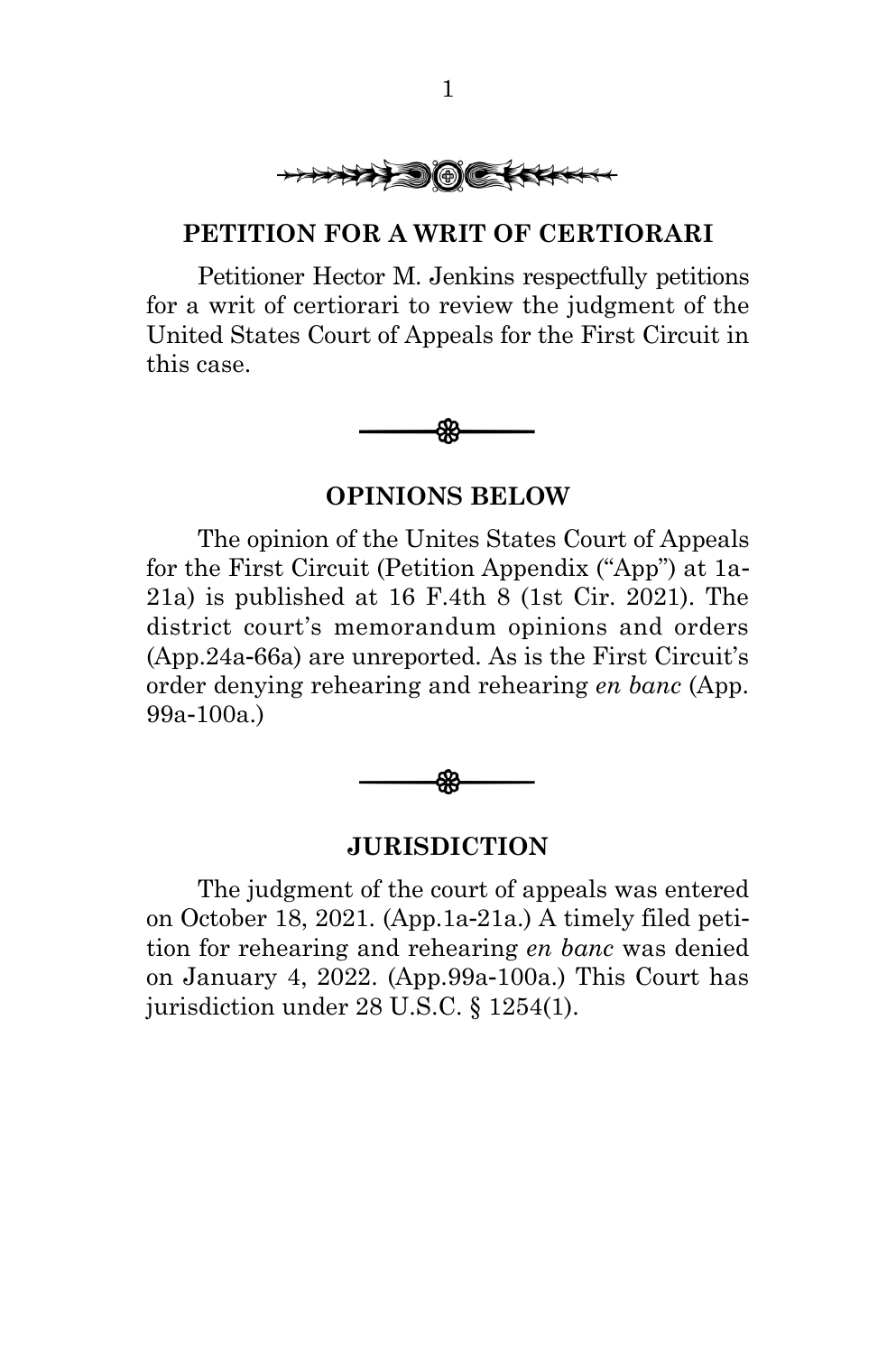

### <span id="page-14-0"></span>**STATUTORY PROVISIONS AND JUDICIAL RULES INVOLVED**

#### **STATUTORY PROVISIONS**

### **Section 706 of Title VII of the Civil Rights Act of 1964, 42 U.S.C. § 2000e-2(a)(1) provides:**

(a) Employer practices

It shall be an unlawful employment practice for an employer—

(1) to fail or refuse to hire or to discharge any individual, or otherwise to discriminate against any individual with respect to his compensation, terms, conditions, or privileges of employment, because of such individual's race, color, religion, sex, or national origin;

### **Section 706 of Title VII of the Civil Rights Act of 1964, 42 U.S.C. § 2000e-5(b) states in pertinent part:**

Whenever a charge is filed by or on behalf of a person claiming to be aggrieved, or by a member of the Commission, alleging that, an employment agency employer, employment agency, labor organization, or joint labor-management committee controlling apprenticeship or other training or retraining, including on-the-job training programs, has engaged in an unlawful employment practice, the Commission shall serve a notice of the charge (including the date, place and circumstances of the alleged unlawful employment practice) on such employer, employment agency, labor organization, or joint labor-management committee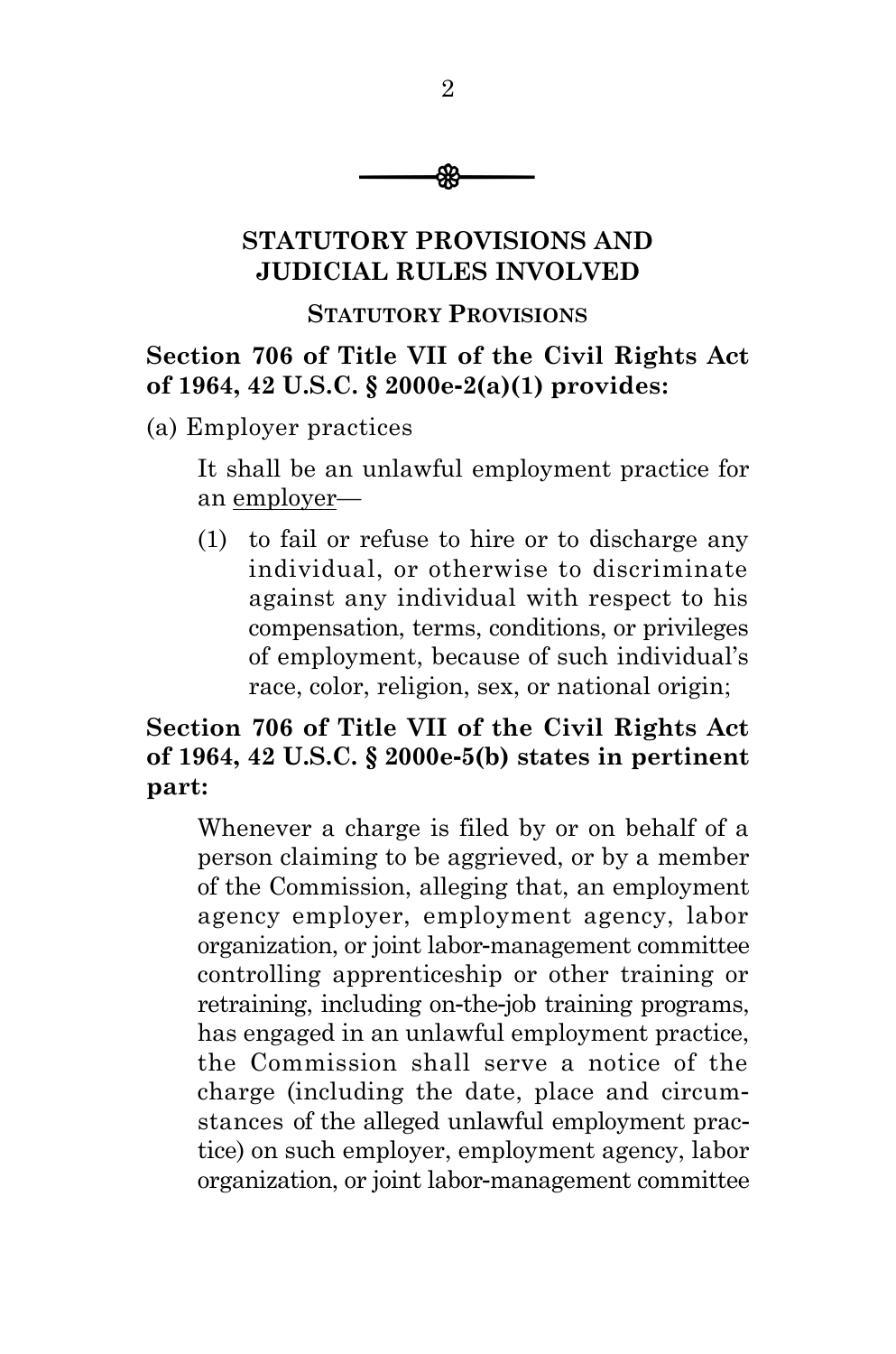(hereinafter referred to as the "respondent") within ten days, and shall make an investigation thereof. Charges shall be in writing under oath or affirmation and shall contain such information and be in such form as the Commission requires. Charges shall not be made public by the Commission. If the Commission determines after such investigation that there is not reasonable cause to believe that the charge is true, it shall dismiss the charge and promptly notify the person claiming to be aggrieved and the respondent of its action.

### **Section 706 of Title VII of the Civil Rights Act of 1964, § 7, 42 U.S.C. § 2000e-3(a) states in pertinent part:**

It shall be an unlawful employment practice for an employer to discriminate against any of his employees or applicants for employment, for an employment agency, or joint labor-management committee controlling apprenticeship or other training or retraining, including on-the-job training programs, to discriminate against any individual, or for a labor organization to discriminate against any member thereof or applicant for membership, because he has opposed any practice made an unlawful employment practice by this subchapter, or because he has made a charge, testified, assisted, or participated in any manner in an investigation, proceeding, or hearing under this subchapter.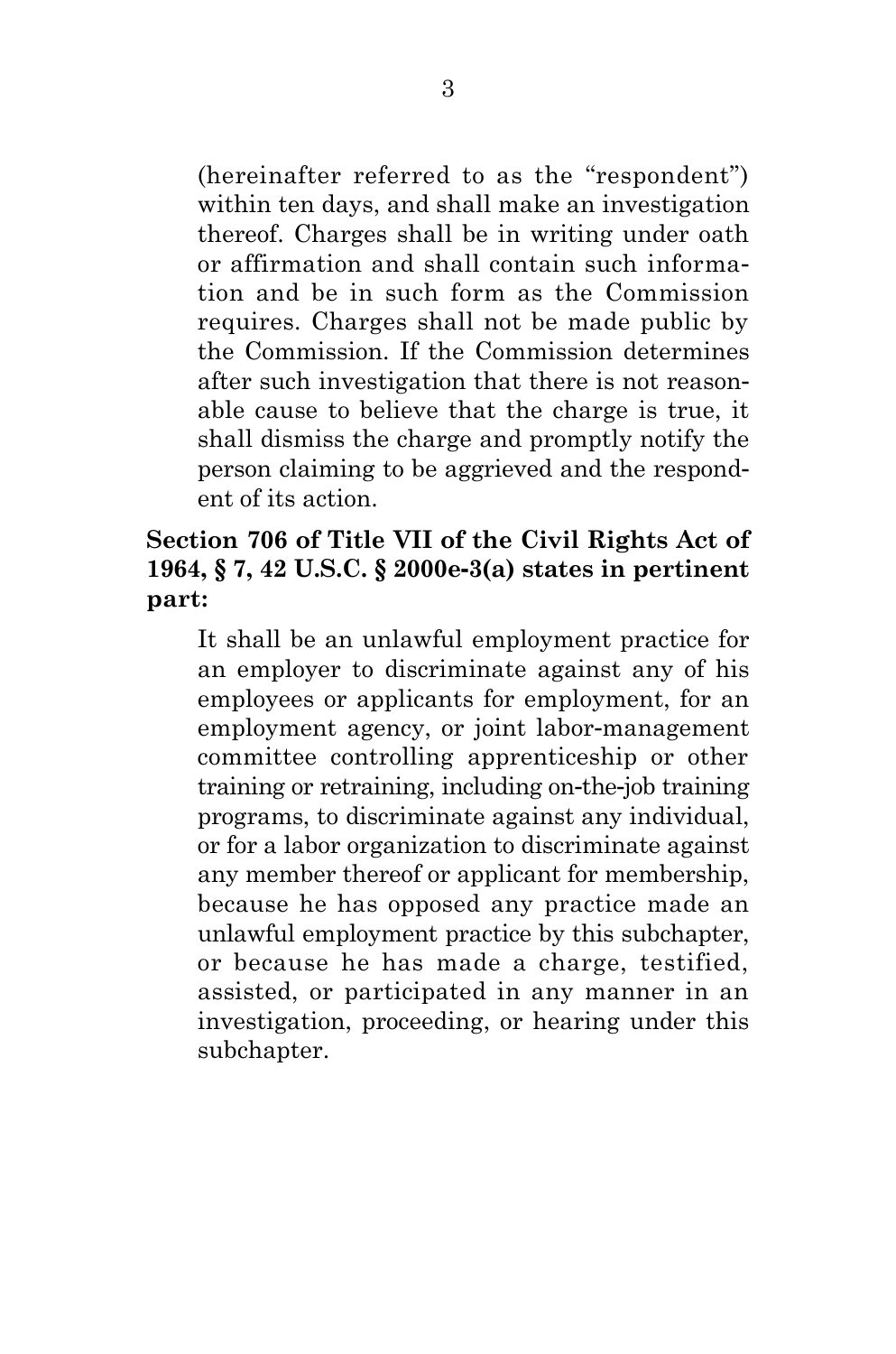#### **JUDICIAL RULES**

#### **Fed. R. Civ. P. 15(a)(2)**

(2) Other Amendments. In all other cases, a party may amend its pleading only with the opposing party's written consent or the court's leave. The court should freely give leave when justice so requires.



**STATEMENT OF THE CASE**

#### <span id="page-16-1"></span><span id="page-16-0"></span>**A. Introduction**

This action arises out of Jenkins' wrongful termination claim under Title VII of the Civil Rights Act of 1964. Jenkins, a Black Costa Rican was employed as a Housing Court specialist and mediator for over twenty-three years by the Respondent Housing Court Department, City of Boston Division, a section of the Trial Court of the Commonwealth of Massachusetts (the "Trial Court").

Throughout periods of his employment, Jenkins complained to Trial Court management about racially discriminatory treatment that he experienced and observed regarding Trial Court employees and Trial Court litigants. Jenkins contended his supervisors and the Trial Court's management consistently refused to address or investigate his complaints.

These complaints were almost exclusively made by sending emails to persons up the Trial Court chain of command and to officers and agencies of the Commonwealth and the United States.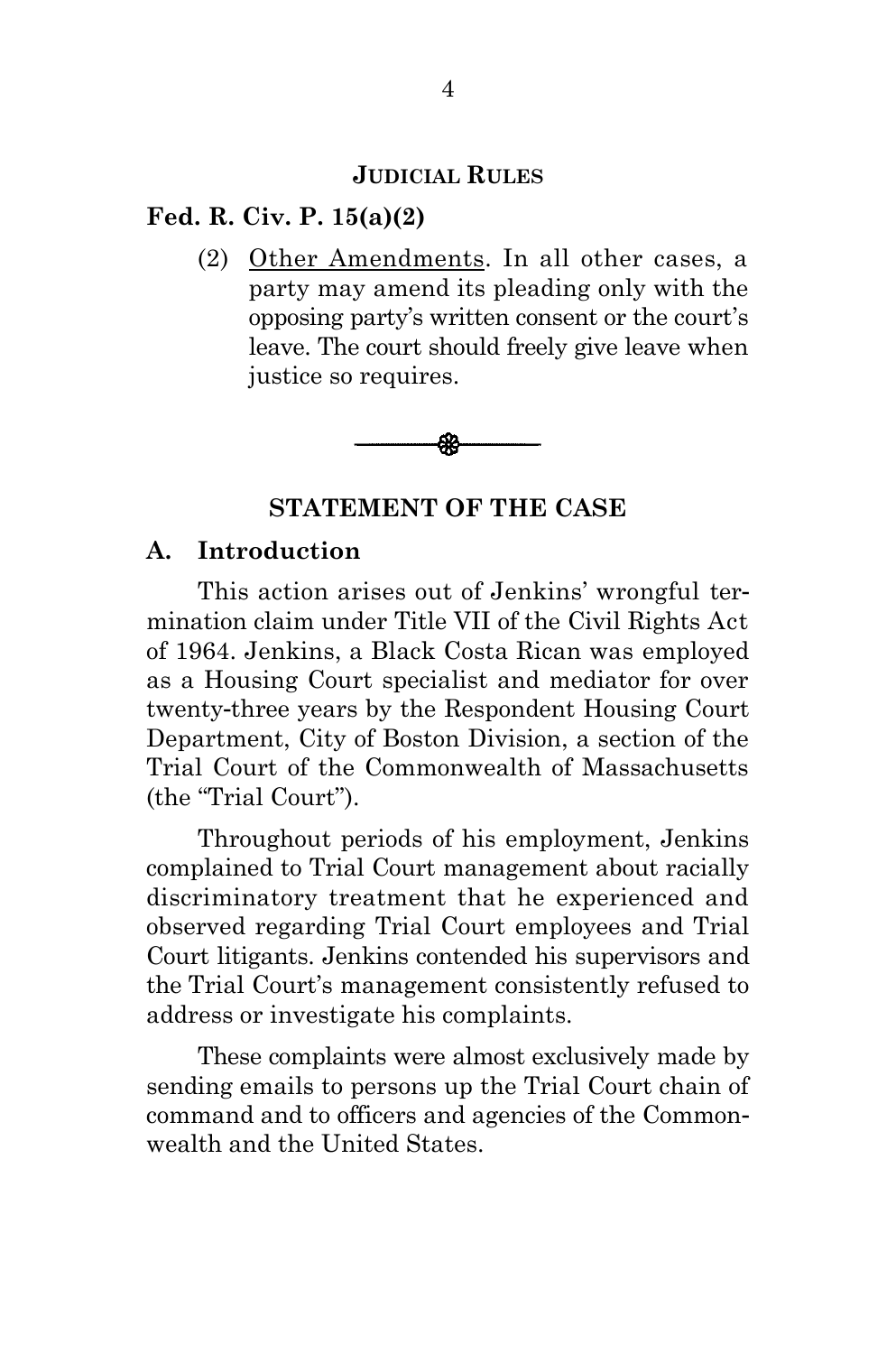Jenkins' supervisors and the Trial Court's managers demanded that Jenkins stop complaining.

As a result of his complaining, Jenkins' supervisors decided he was "crazy." In April 2015, Jenkins was placed on temporary leave and forced to submit to a mental health evaluation. After being medically cleared (the Trial Court's selected psychiatrist concluded Jenkins was upset by unaddressed discrimination in his workplace and not mentally ill), Jenkins returned to work and continued to raise complaints about discrimination and the Trial Court's refusal to investigate or address it.

In July 2016, the Trial Court terminated Jenkins on the alleged basis that Jenkins had been insubordinate in refusing to cease complaining (to his Trial Court supervisors and outside government agencies) about experienced and observed unlawful racial discrimination at the Trial Court.

In December 2016, Jenkins filed complaints asserting a racially hostile environment, retaliation, and disability discrimination with the EEOC (after he initiated this lawsuit in the District Court). In his original and amended complaints in the District Court, Jenkins asserted that the individual named defendants violated his civil rights and the Trial Court terminated him in violation of Title VII in retaliation for complaining about racially motivated discrimination of employees and litigants.

### <span id="page-17-0"></span>**B. Legal Background**

Title VII of the Civil Rights Act of 1964 prohibits discrimination in employment based on race, sex, religion, or other impermissible grounds. *See* 42 U.S.C. § 2000e-2(a).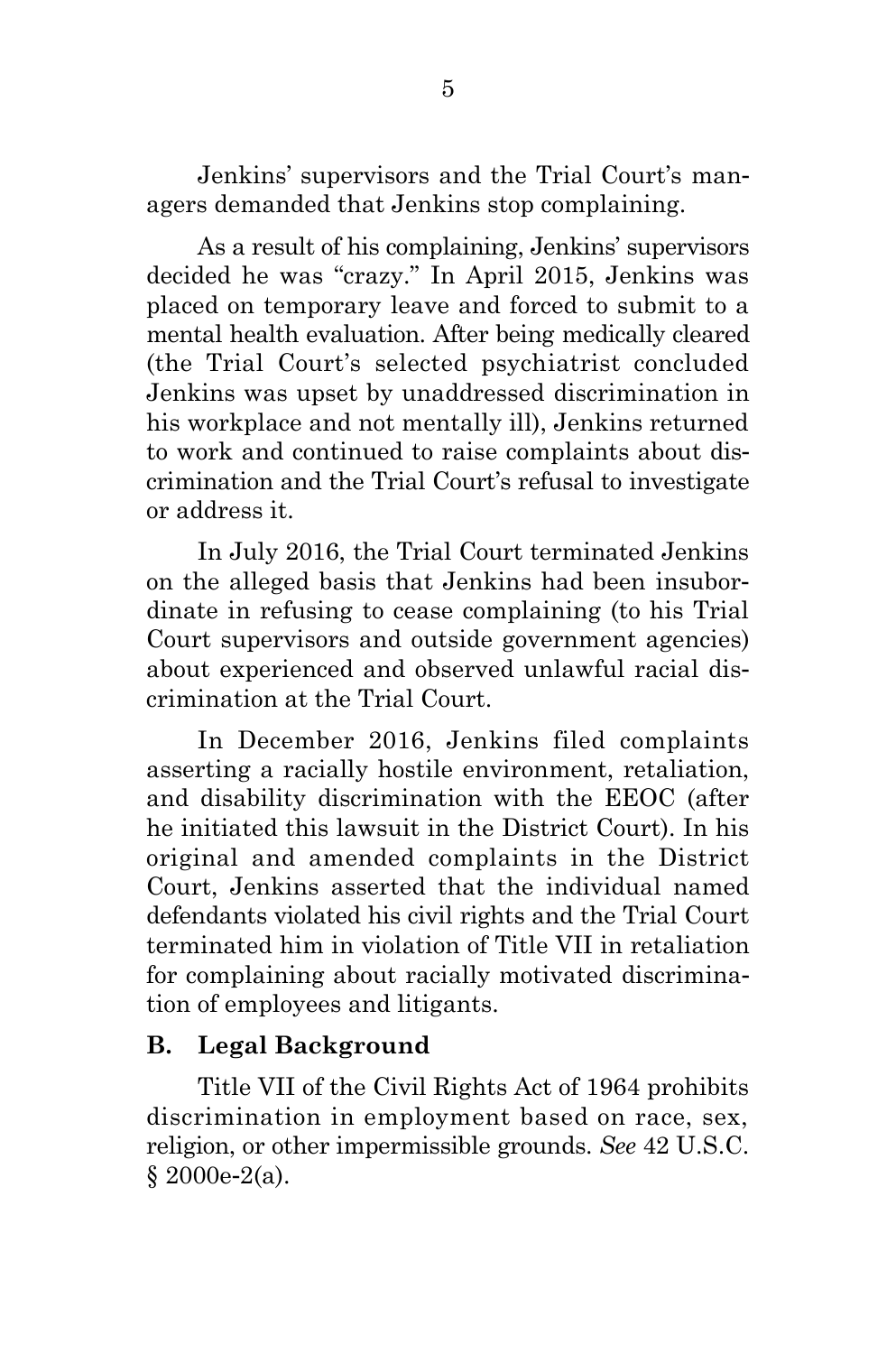Title VII is designed to protect employees who in good faith oppose workplace discrimination and harassment. The statute includes an anti-retaliation provision, which is designed to prevent employers from taking steps to terminate employees who have filed complaints for workplace discrimination and harassment. *See* § 2000e-3(a).

As Title VII jurisprudence has developed in recent years, under some circumstances where the complaining employee's actions have been violent, extraordinarily disruptive to the functioning of the workplace, and/or interfered with the employees' performance of their job duties, federal courts have recognized employers' rights to terminate employees whose opposition to alleged discriminatory conduct in those situations constitute insubordination. *See*, *e.g.*, *Windross v. Barton Protective Services Inc.*, 586 F.3d 98, 104 (1st Cir. 2009) (employee who switched shifts without permission against company rules and who repeatedly refused to meet with her supervisor could be terminated for insubordination). Even when courts have allowed the employer to use insubordination as a legitimate non-retaliatory reason for discrimination, the employer's true reasoning for termination is typically a question of fact for the jury. *See e.g. McDonough v. City of Quincy*, 452 F.3d 8 (1st Cir. 2006) (employer may raise insubordination justification to create fact question for jury); *Zatorska v. Fla. Dep't of Health*, No. 8:18-CV-114-T-35CPT, 2019 WL 13032138, at \*5 (M.D. Fla. Sept. 30, 2019) (same).

The established insubordination exception to Title VII retaliation is not found in the text of Title VII. In fact, the statute's retaliation provision unequivocally provides the employee with the unfettered right to complain without retribution. *See* § 2000e-3(a).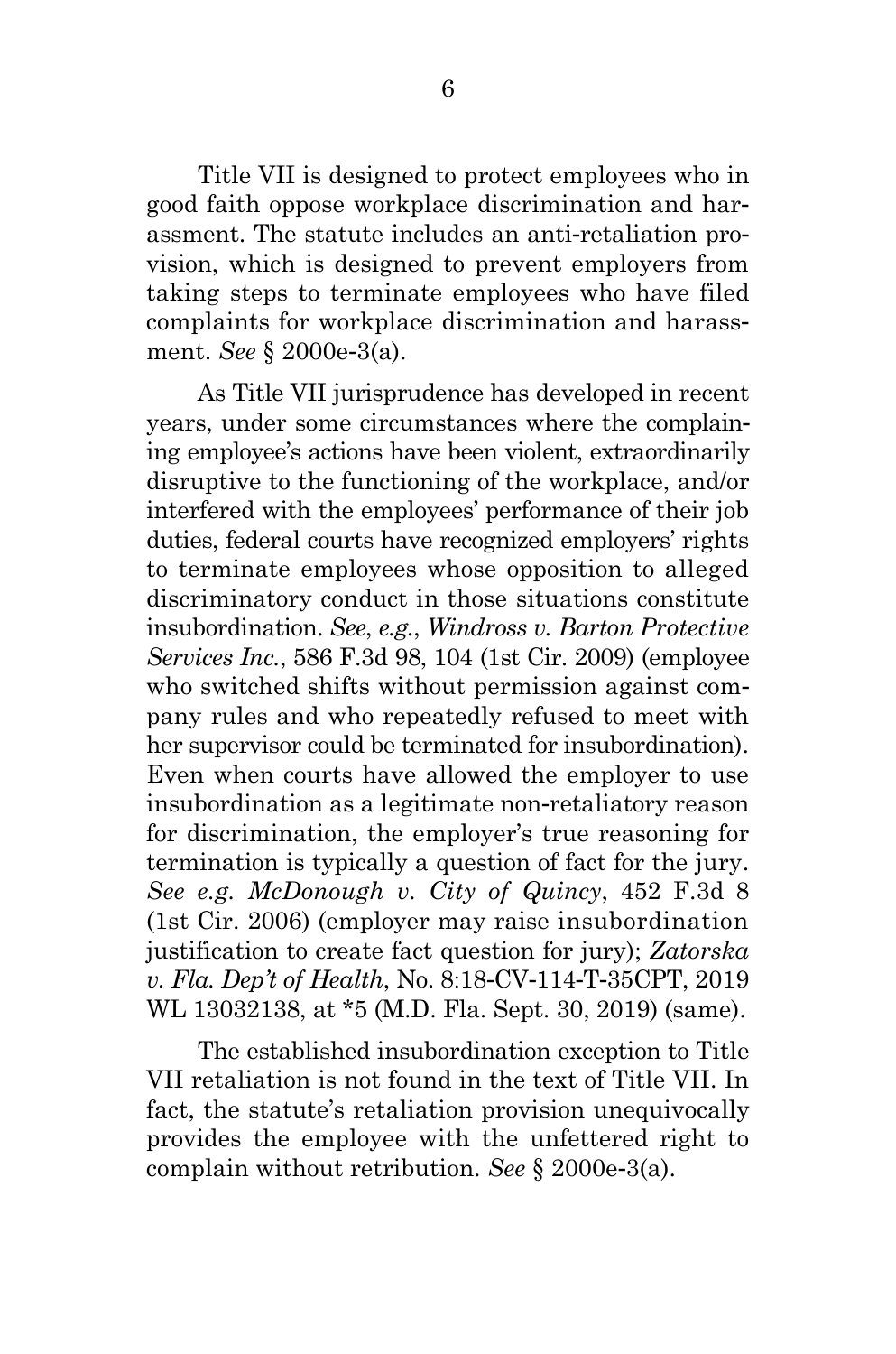The present case raises the seminal question when an employer seeks to justify a termination decision based on insubordination founded solely on the employee's refusal to stop making complaints of unlawful treatment: (i) whether a retaliatory pretext under Title VII exists is necessarily a fact question for the jury; or (ii) whether the employer's assertion of "insubordination" as a legitimate nondiscriminatory reason for termination can be determined, as a matter of law, by the court.

Pursuant to Title VII, an aggrieved employee first files a "charge" with the Equal Employment Opportunity Commission ("EEOC"). *See* 42 U.S.C. § 2000e-5(b). In general terms, the EEOC notifies the employer, investigates the charge, and may seek to conciliate the dispute. *See id.* After the EEOC has an opportunity to investigate, and if an attempt at conciliation fails, either the government or the charging party may file "a civil action." *Id.*; *see generally, e.g.*, *Ft. Bend Cnty. v. Davis*, 139 S.Ct. 1843, 1846-47 (2019) (describing EEOC process). Documents filed by an employee that seek to describe Title VII claims with the EEOC should be construed in a manner that protects the employee's rights to the statutory remedies. *Federal Express Corp. v. Holowecki*, 552 U.S. 389, 406 (2008).

Title VII claims, like all federal civil claims, must be construed liberally under Rule 15 of the Federal Rules of Civil Procedure to allow litigants to amend their pleadings, especially early in the process and when there is no prejudice to the other party. *See Foman v. Davis*, 371 U.S. 178, 182 (1962).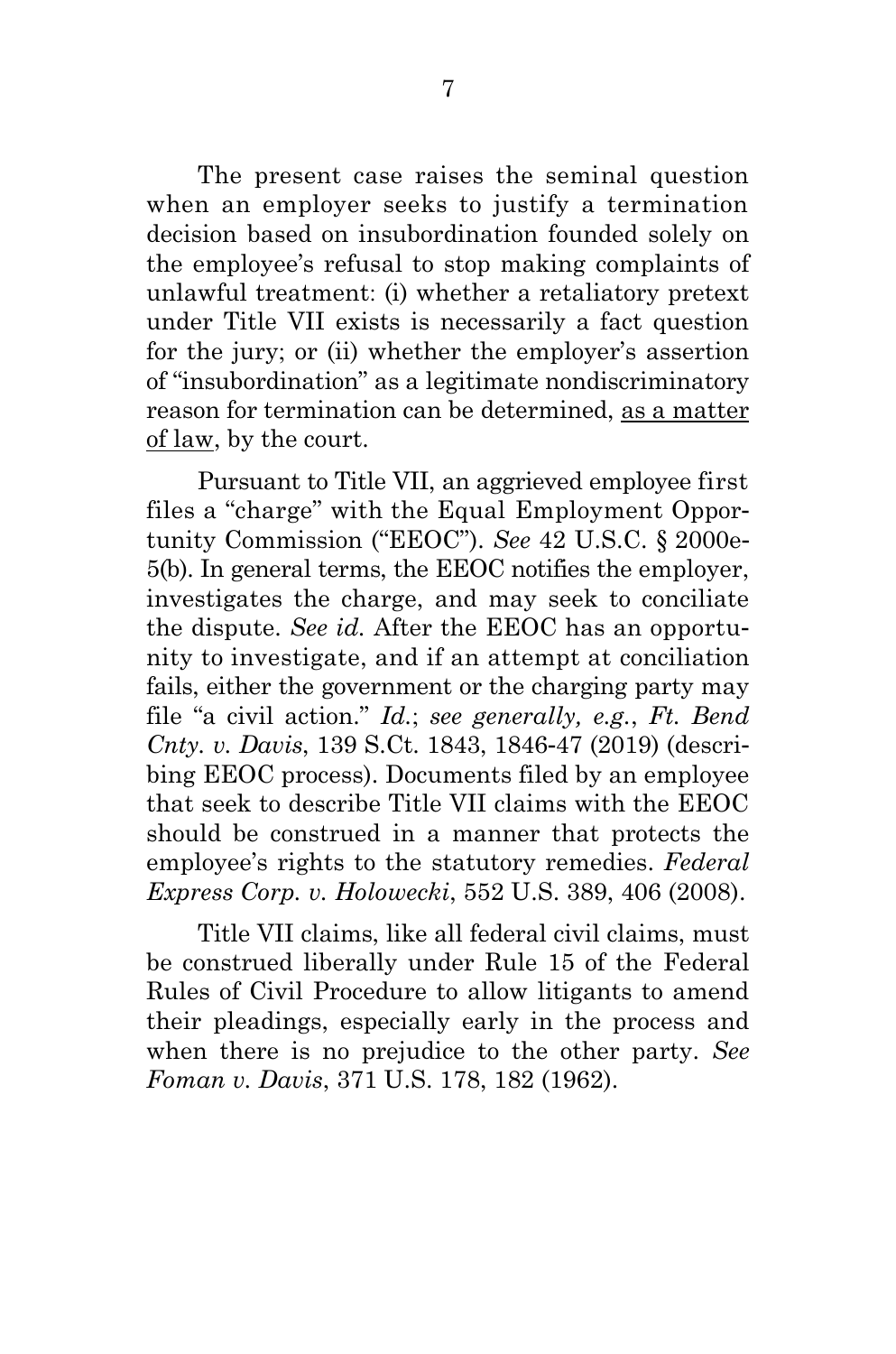#### <span id="page-20-0"></span>**C. Procedural History**

The District Court dismissed the individual defendants (App.6a) and hostile environment claim (on the incorrect ground that claim had not been properly exhausted). (App.7a.) The retaliation claim survived dismissal (*id*.), and Jenkins and the Trial Court proceeded to litigate.

Before discovery commenced, Jenkins moved to amend his complaint to add the disability discrimination claim he had filed with the EEOC in December 2016. (*Id*.) The District Court denied his motion to amend as "untimely" and futile. (*Id.*) After discovery was exchanged, the Trial Court moved for summary judgment, asserting Jenkins could not make a prima facie claim and could not prove his employer's termination was retaliatory or that its stated reason for termination, insubordination, was pretextual. (*Id.*) Jenkins opposed, and the Trial Court replied. (Dkts. 123–125, JA 461–538.) The District Court granted summary judgment. (App.25a-26a.)

Jenkins appealed to the First Circuit, asking it to reverse the District Court's (i) granting of summary judgment on the question of retaliation, (ii) dismissing of the hostile-environment claim, and (iii) denying leave to amend to add a count for disability discrimination.

On October 18, 2021, the First Circuit affirmed the District Court. (App.1a-21a.) In affirming summary judgment, the First Circuit ruled that no reasonable juror could find that the Trial Court's stated nonretaliatory grounds for termination was a mere pretext for retaliation. (App.10a.)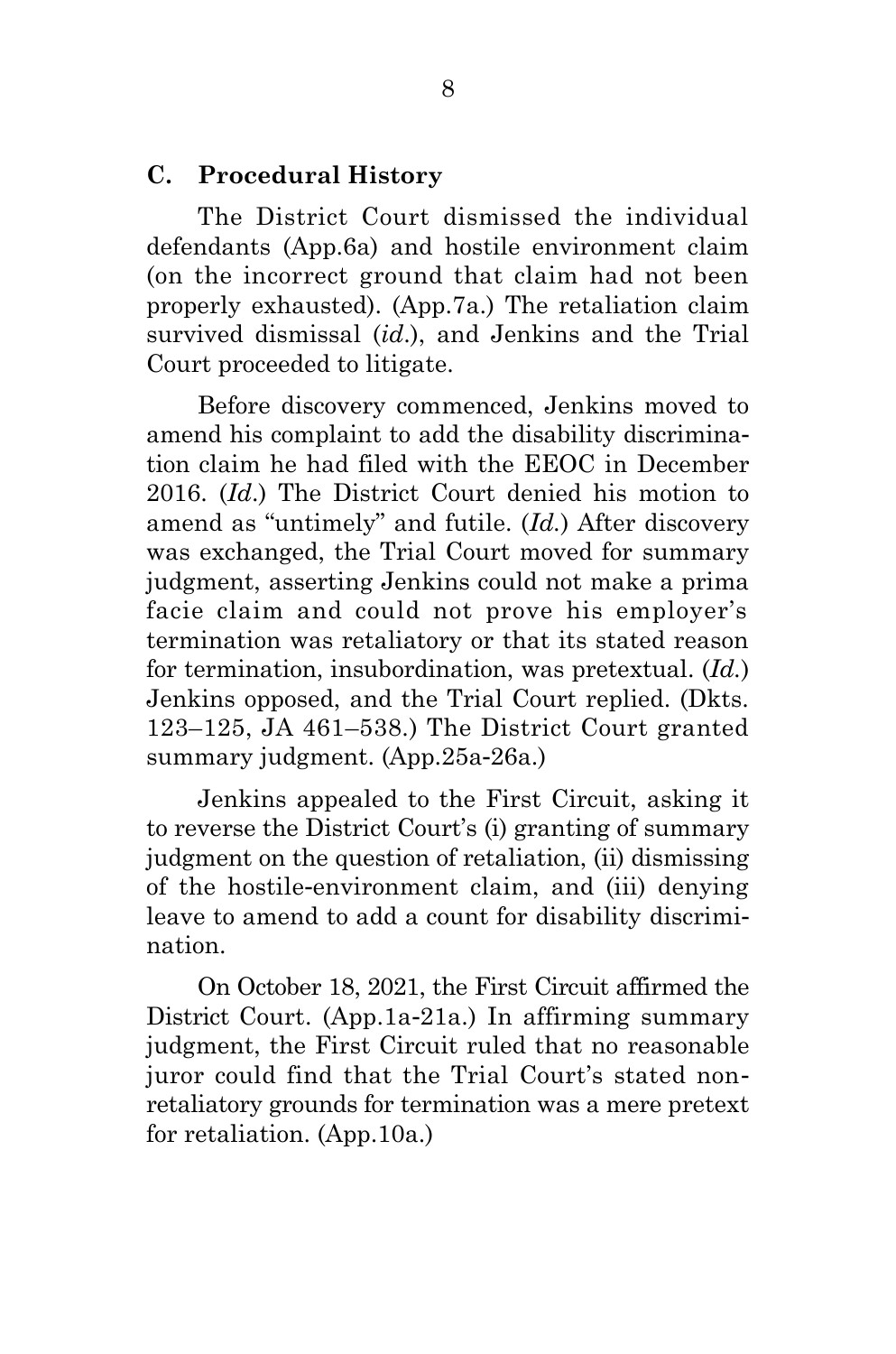On the racially-hostile environment claim, the First Circuit held that the EEOC was not on notice of Jenkins' claim despite the fact that a complaint including the hostile environment count was attached to his charge of discrimination filed with the EEOC. (App.15a-16a.)

The First Circuit affirmed the District Court's denial of leave to amend to add the disability count as untimely despite the request being made before discovery in the case had commenced. (App.18a-21a.)

Thereafter, the First Circuit denied Jenkin's motion for rehearing or rehearing *en banc* on January 4, 2022. (App.99a-100a.)



#### <span id="page-21-0"></span>**REASONS FOR GRANTING THE PETITION**

Jenkins requests that this Court grant certiorari on the grounds that:

1) The public policy rationales embodied in Title VII are materially undermined if an employer is allowed to silence an employee who is attempting to bring to light serious allegations of racial discrimination, by terminating the employee for making complaints regarding that discrimination in a manner that the employer allegedly regards as "insubordinate" and when that employee, as a result of an adverse ruling on summary judgment, is prevented from having a jury decide the question of fact as to the employer's true motive;

2) The remedial purposes of Title VII protections will be severely limited if the EEOC is deemed not to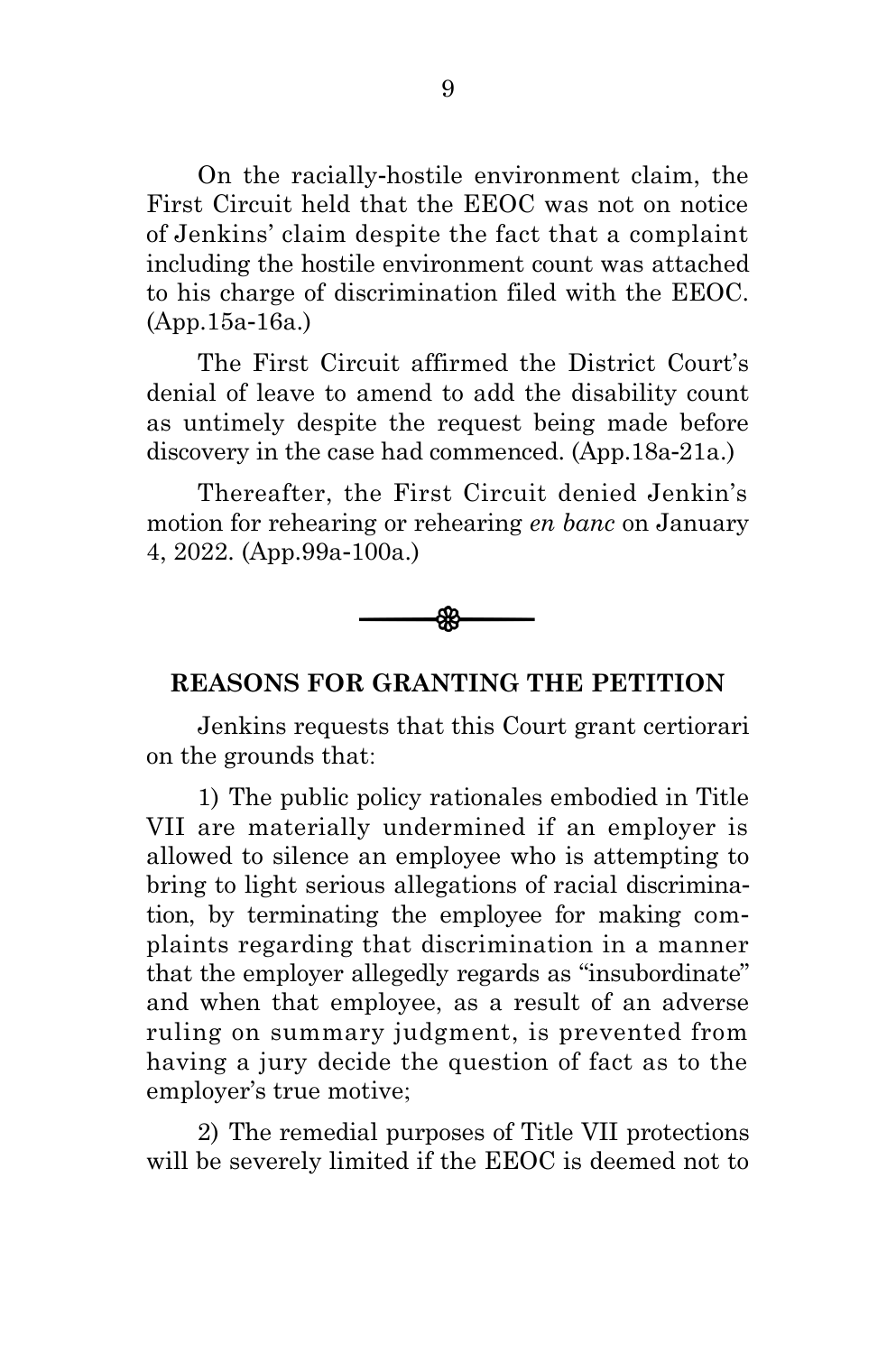be on notice and to have had no duty to investigate an employee's discrimination claim expressly included in materials filed with the employee's charge made to the agency; and

3) It must constitute an abuse of discretion under the Federal Rules of Civil Procedure's liberal pleading amendment provisions to deny a litigant leave to amend to add a count for discrimination prior to the commencement of discovery and where the defendant was on notice of the claim.

- <span id="page-22-0"></span>**I. TITLE VII'S REMEDIAL OBJECTIVES AND PROHIBITION AGAINST RETALIATION ARE UNDERMINED IF FEDERAL COURTS ALLOW AN EMPLOYER TO TERMINATE FOR INSUBORDINATION AN EMPLOYEE WHO COMPLAINS BY EMAIL OF DISCRIMINATORY TREATMENT.**
	- **A. The First Circuit Decision Erodes Title VII's Primary Purpose, as Articulated by This Court, to End Unlawful Workplace Discrimination.**

<span id="page-22-1"></span>Employees who complain about discriminatory practices in their workplaces, like other types of whistleblowers, promote the lofty goals of civil rights' laws by bringing to light discriminatory workplace practices. Nothing in Title VII's text or legislative history limits how employees may oppose unlawful employment practices. 42 U.S.C. § 2000e-3(a). Instead, the opposition clause is "expansive." *EEOC v. New Breed Logistics*, 783 F.3d 1057, 1067 (6th Cir. 2015). "'When an employee communicates to her employer a belief that the employer has engaged in . . . a form of employment discrimination, that communication' virtually always 'constitutes the employee's opposition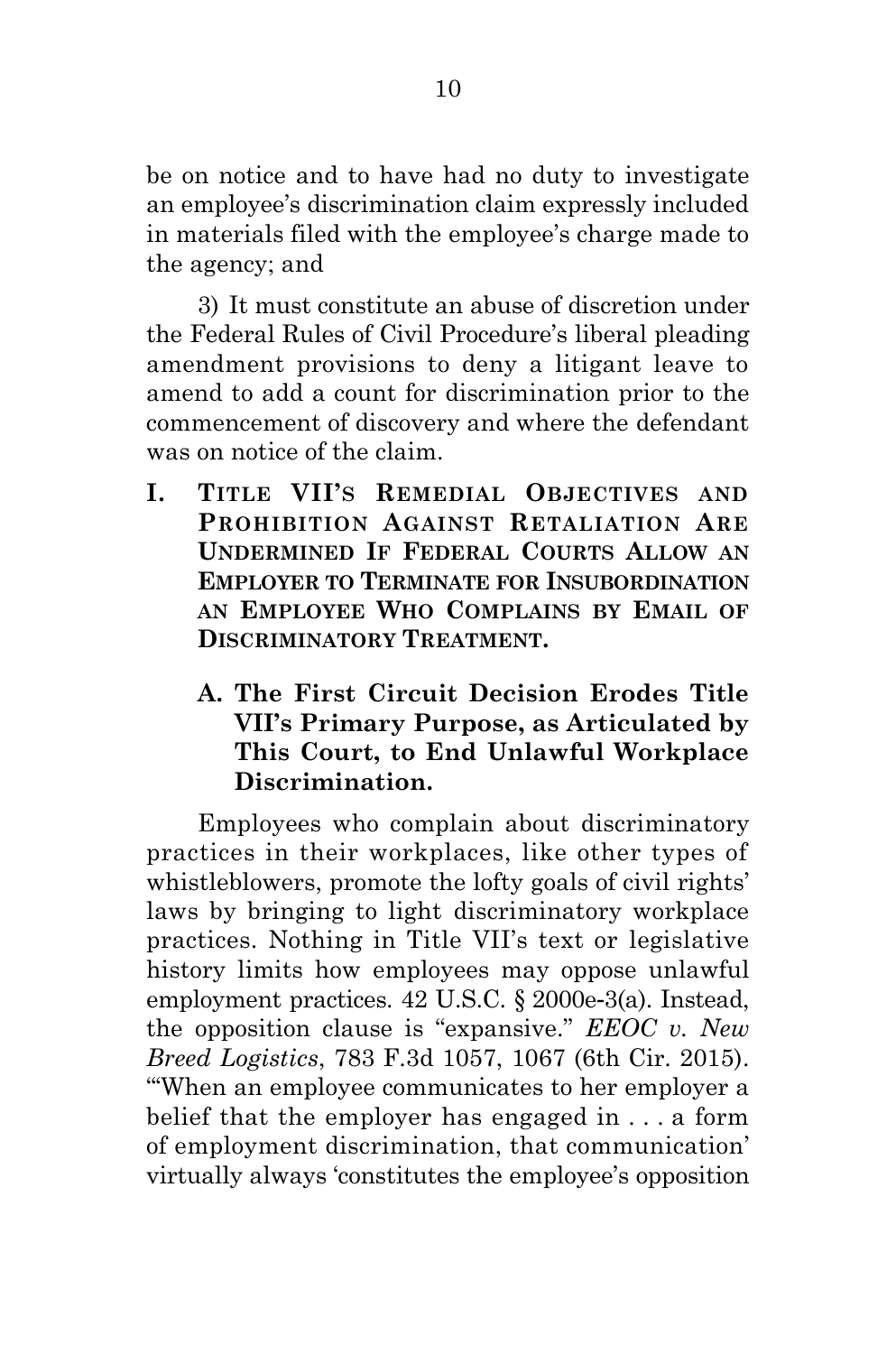to the activity.'" *Crawford v. Metro. Gov't of Nashville & Davidson Cnty.*, 555 U.S. 271, 276 (2009) (citation omitted). Exceptions to this rule "will be eccentric cases." *Id.*

Title VII's "antidiscrimination provision seeks a workplace where individuals are not discriminated against because of their racial, ethnic, religious, or gender-based status. [citation omitted] The antiretaliation provision seeks to secure that primary objective by preventing an employer from interfering (through retaliation) with an employee's efforts to secure or advance enforcement of the Act's basic guarantees." *Burlington N. & Santa Fe Ry. Co. v. White*, 548 U.S. 53, 63 (2006). "[T]he very purpose of the anti-retaliation provision is to prevent Title VII claims from being deterred" by employers and supervisors. *Heuer v. Weil-McLain, a Div. of The Marley Co.*, 203 F.3d 1021, 1023 (7th Cir. 2000).

In determining whether a termination was made on pretextual grounds, courts look to whether the employee has "adduced sufficient evidence to create a genuine issue as to whether retaliation was the real motive underlying [her] dismissal." *Harrington v. Aggregate Indus. Ne. Region, Inc.*, 668 F.3d 25, 31 (1st Cir. 2012). In reversing the District Court's summary judgment grant in a recent Title VII case involving another public employer, the First Circuit observed: "We proceed with caution and restraint when considering summary judgment motions where, as here, issues of pretext, motive, and intent are in play." *Taite v. Bridgewater State Univ.*, 999 F.3d 86, 93 (1st Cir. 2021). Importantly, "to establish pretext, there are many veins of circumstantial evidence that may be mined as courts will look at evidence of dis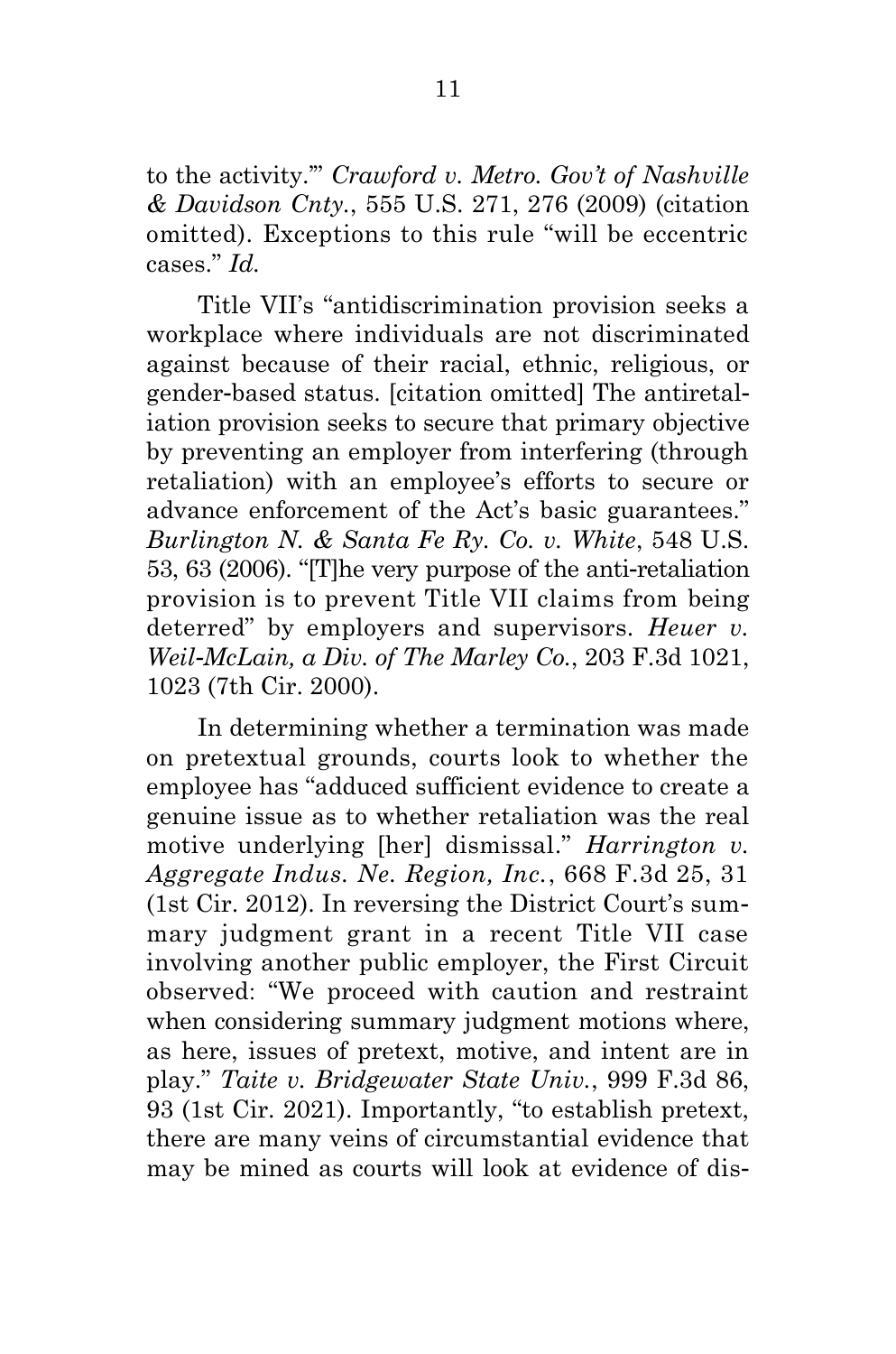crimination not in splendid isolation, but as part of an aggregate package of proof offered by the plaintiff." *Id.* at 94 (internal quotations omitted).

The First Circuit Decision authorizes discriminators to silence their employees by allowing them to be terminated if they refuse to stay quiet after being directed to do so.

At times, courts have agreed that an employee's conduct may be insubordinate, and thus outside the protection of Title VII, when there is evidence of extremely disruptive conduct. *See, e.g.*, *Matima v. Celli*, 228 F.3d 68, 79-81 (2d Cir. 2000) (Black employee's discrimination and harassment complaints were "disruptive," and termination for "gross insubordination" based on those complaints was nondiscriminatory); *Rollins v. Fla. Dep't of Law Enforcement*, 868 F.2d 397, 401 (11th Cir. 1989) (employer may deny Black employee promotion where frequent discrimination complaints earned employee reputation as "disruptive complainer who antagonized her supervisors and colleagues and impaired the morale of her unit") (emphasis added); *Pendleton v. Rumsfeld*, 628 F.2d 102, 106-08 (D.C. Cir. 1980) (participation in on-premises demonstration by aggrieved minority employees was "inconsistent with [their] duties" and therefore legitimated termination) (emphasis added); *Hochstadt v. Worcester Found. for Experimental Biology*, 545 F.2d 222, 231 (1st Cir. 1976) (plaintiff's pattern of disruptive, hostile gender pay equity complaints unprotected by Title VII).

This judicially created "insubordination" exception to Title VII claims has undermined Title VII's express protection of the employee's right to complain about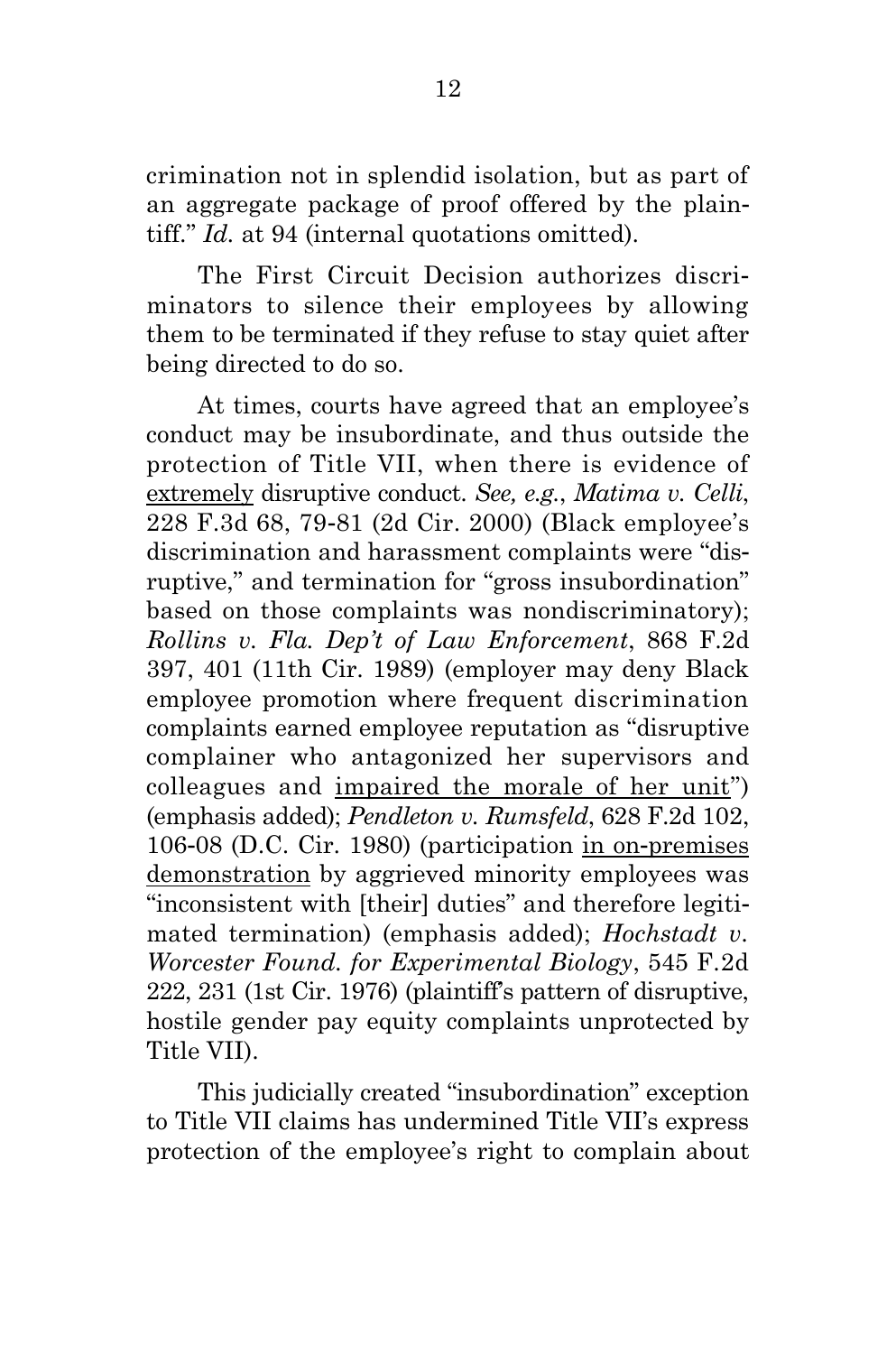discrimination in the workplace without suffering retribution.

Moreover, unlike the cases discussed above, the insubordination exception has never been applied by a federal court to a case like this one, where the allegedly insubordinate conduct consisted solely of sending of written email complaints. Here, there was no evidence in the record that the employee's conduct interfered with his job performance. Likewise, there is no evidence in the record that his emails "impaired the morale" of Jenkins' department at the Trial Court or involved "gross disruptions" to the activities at the Trial Court.

Other cases where courts have applied the insubordination exception in ruling on motive as a matter of law involved factors other than complaining about discrimination in an allegedly improper manner. For instance, in *Calero-Cerezo v. U.S. Department of Justice*, the court reasoned that the "troubling history of plaintiff's insubordinate and disruptive behavior and the occasions when she failed to perform her duties in a satisfactory manner all provided legitimate justification for disciplinary action entirely untainted by retaliatory animus." 355 F.3d 6, 26 (1st Cir. 2004). *See also Pearson v. Massachusetts Bay Transp. Authority*, 723 F.3d 36, 38 (1st Cir. 2013) (the employer's asserted non-discriminatory termination basis involved a combination of "inattendance, discourtesy and insubordination"); *Windross*, 586 F.3d at 104 (in addition to insubordinate acts, the employee switched shifts without getting permission).

There is no evidence here that Jenkins did not satisfactorily perform his job duties or that suggest his sending of emails was meaningfully disruptive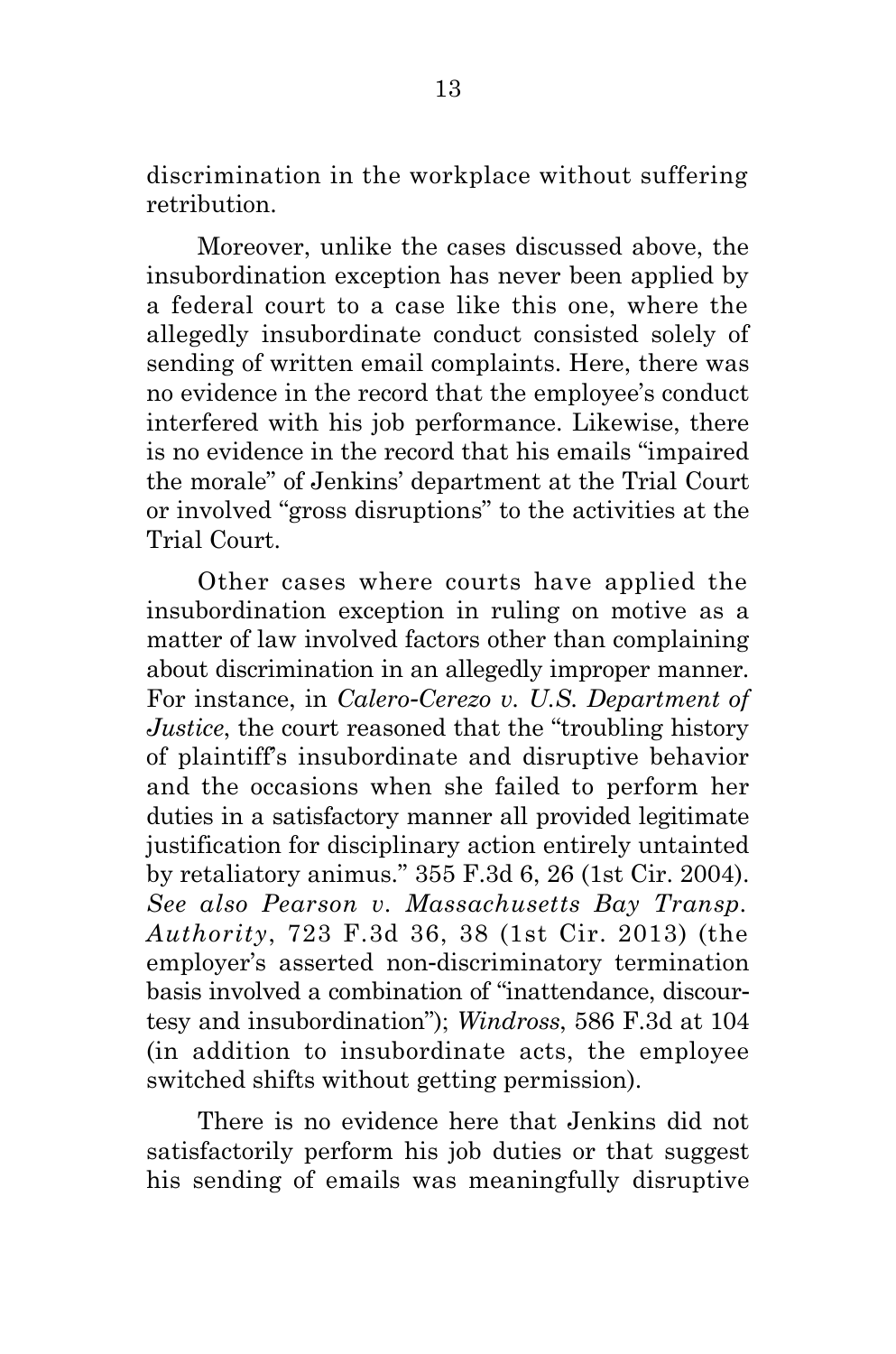to the workplace. Indeed, emails as a method of complaining by their nature are easily ignored (and can even be blocked through spam features). Here, the Trial Court's insubordination ground was exclusively founded on Jenkins' failure to ignore its arbitrary orders to stop complaining by email to certain persons and outside entities. Moreover, an employer's assertion that a complaining employee is guilty of insubordination does not alone eliminate a possible discriminatory or retaliatory motive in terminating that employee. Often, biases affect the way employers respond to complaints. In particular, race and/or gender of complainants can change employer perceptions of the reasonableness of complainants' expression of anger.1

As commentators and other courts have noted, establishing an insubordination exception to retaliation as a matter of law does not recognize the biases and realities faced by employees and fails to protect employees from discrimination. It also undergirds discrimination by allowing employers' biased reasoning

<sup>1</sup> Cassandra A. Bailey et. al., *Racial/Ethnic and Gender Disparities in Anger Management Therapy as a Probation Condition*, 44 LAW & HUM. BEHAV. 88, 89 (2020) (African American and Hispanic men more likely to be required to complete anger management); Trina Jones & Kimberly Jade Norwood, *Aggressive Encounters & White Fragility: Deconstructing the Trope of the Angry Black Woman*, 102 IOWA L. REV. 2017, 2044 (2017) (Black women's response to aggressors causes shift in focus "from the aggressor's act to the appropriateness of the Black woman's response"); Jessica M. Salerno & Liana C. Peter-Hagene, *One Angry Woman: Anger Expression Increases Influence for Men, but Decreases Influence for Women, During Group Deliberation*, 39 LAW & HUM. BEHAV. 581, 589 (2015) (women's anger perceived more negatively than men's).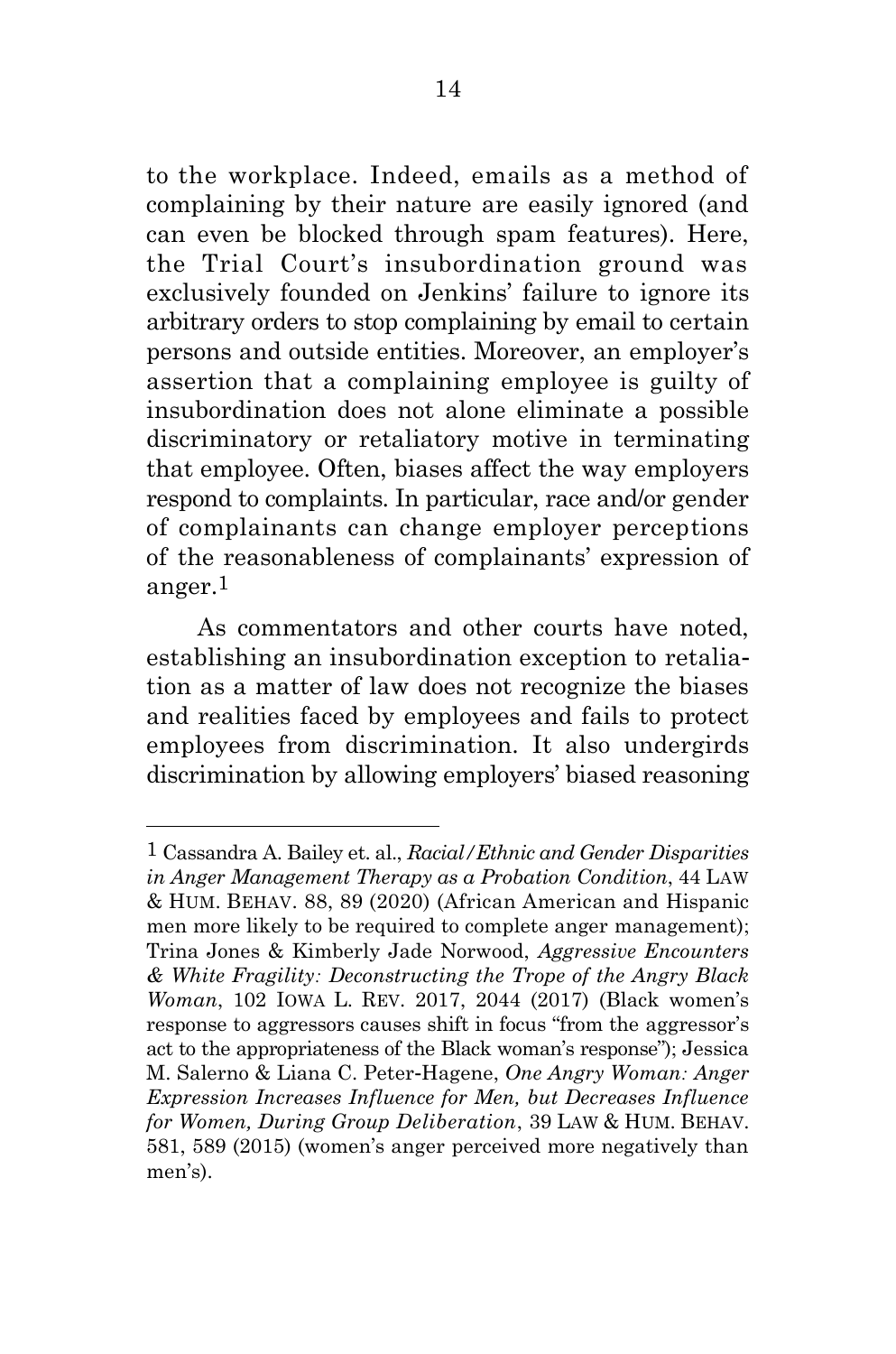and justifications to prevail. *See*, *e.g.*, Terry Smith, *Everyday Indignities: Race, Retaliation, and the Promise of Title VII*, 34 COLUM. HUM. RTS. L. REV. 529, 532-533 (2003) ("The neglect and judicial misapprehension of [Title VII's anti-retaliation provision] is especially deleterious to the outspoken employee the 'race man,' the 'uppity n[—]'—who, in short, dares to talk back to the boss, to cause trouble") (quoting employer's use of N-word); *Compare Bulwer v. Mount Auburn Hosp.*, 473 Mass. 672, 687 (2016) (jury could determine employer comments criticizing Black male as disrespectful, "combined with [a supervisor's] behavior, . . . reflect a subconscious sense that the plaintiff, as a black man and a foreigner, did not 'know his place.'"). Jenkins cited evidence here alleging that his direct supervisor told him Jenkins—a black, Costa Rica immigrant—that he should complain "to his boy Obama." (Dkt. 24, JA 24.) A reasonable jury could find that this comment reflected a racist or nativist bias in the supervisor that would undermine the credibility of the employer's assertion that Jenkins was insubordinate.

In addition, the Trial Court's recitation of summary judgment facts included its assertion that its termination decision was not retaliatory because, during the termination hearing, "Jenkins sermonized biblical passages." (App.63a-64a; Dkt. 124, ¶ 55, JA 498-99.) Jenkins admitted to "loving Psalms" and used an allegory from the bible to explain his frustration with the Trial Court's hierarchy's refusal to address discrimination in his workplace. (*Id.*) Whether an employee's reference to his religious faith amounts to an act of insubordination must be a question of fact for a jury. Indeed, a reasonable juror could conclude that the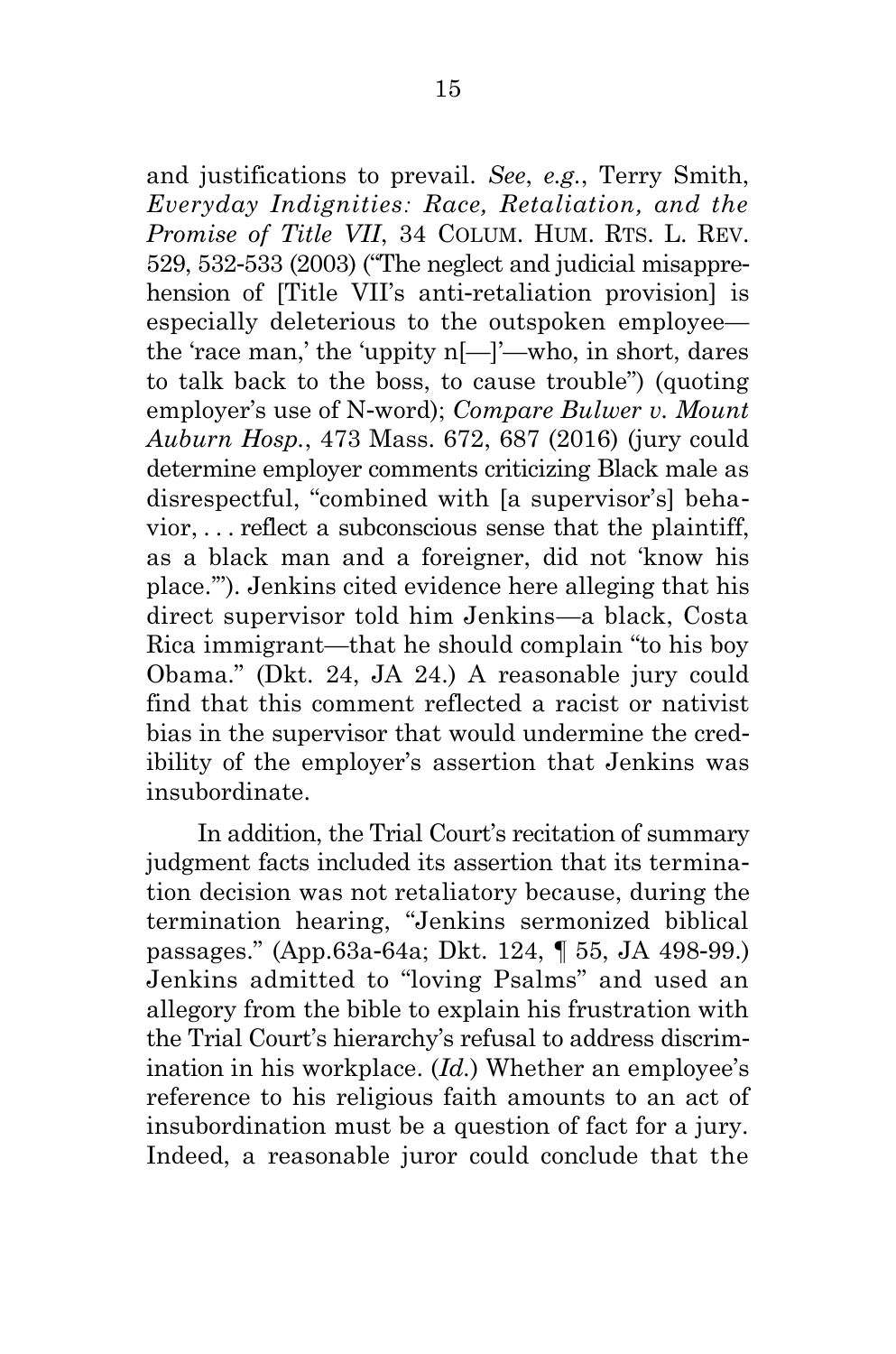Trial Court's apparent disdain for religious expression coupled with its labeling of Jenkins as "crazy" undermines the credibility of its alleged motive for firing Jenkins for "insubordination." But in affirming the District Court, the First Circuit disturbingly holds that no reasonable juror could decide otherwise.2

The summary judgment record is replete with facts upon which a reasonable jury could find that the asserted insubordination grounds for termination was inextricably intertwined with the very discrimination Title VII seeks to eliminate.

If the First Circuit Decision stands, however, employers will understand they may dissuade employees from making grievances about discriminatory conduct by categorizing any complaints outside of officially sanctioned channels or procedures as an act of insubordination warranting termination. It is essential that Title VII complainants, like Jenkins, be protected and allowed to seek redress if there is any chance that the statute can meet its lofty purpose of eradicating discrimination in the workplace.

<sup>2</sup> The First Circuit itself very recently recognized that Title VII retaliation claims require a jury to resolve fact questions arising out of an employee's disregarded complaints of discrimination. *Forsythe v. Wayfair Inc.,* No. 21-1095, 2022 WL 592888 (1st Cir. Feb. 28, 2022) (fact issues precluded summary judgment in Title VII retaliation claim based on employee's uncredited complaints made to employer about sexual harassment).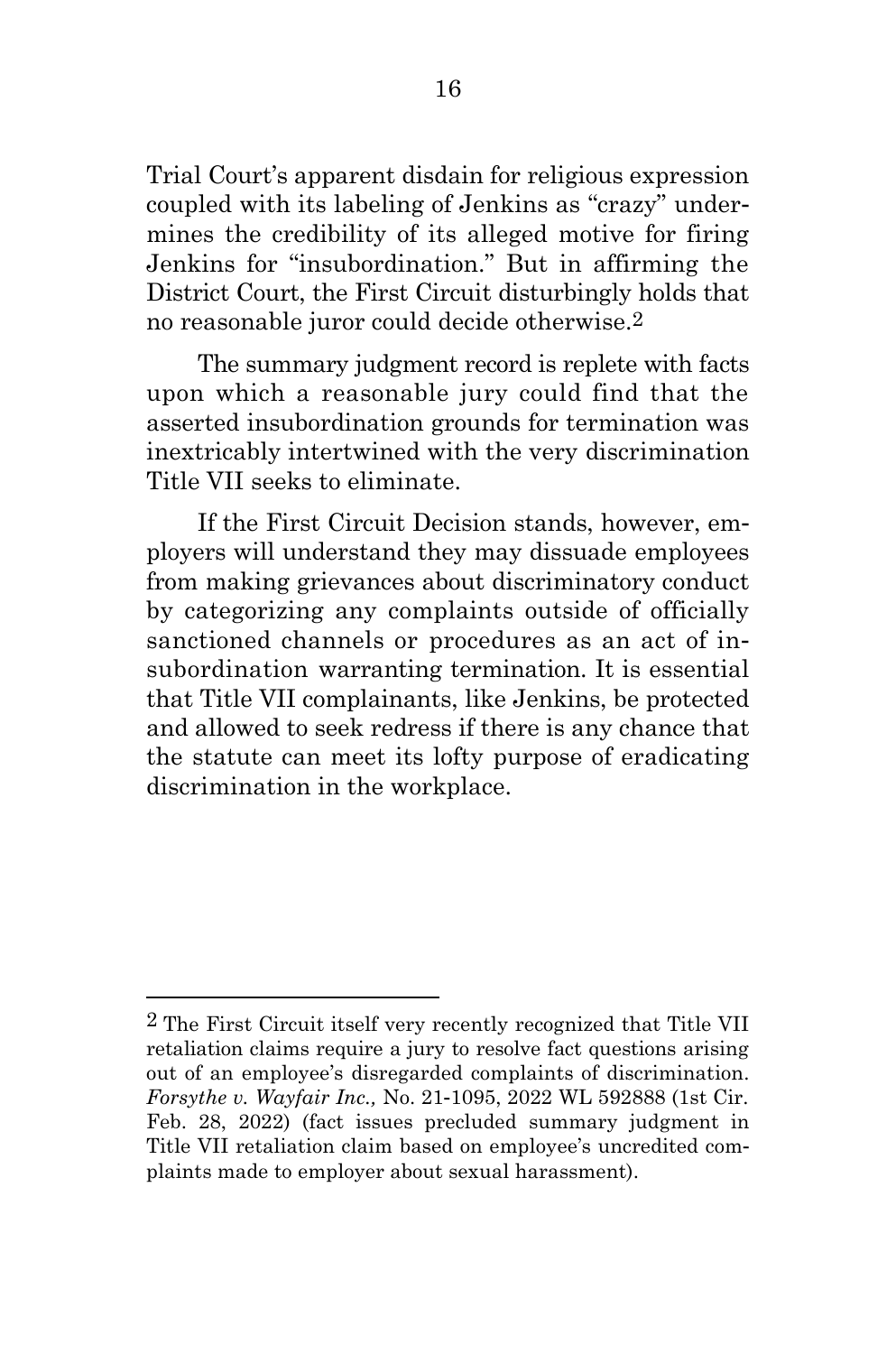#### <span id="page-29-0"></span>**B. Title VII's Language and Purpose Require That the Determination of an Employer's Motive Is a Fact-Based Assessment That Can Only Be Resolved by a Jury.**

As this Court has made clear: evaluating an employer's excuse that it had a legitimate, nondiscriminatory reason for termination based on employee insubordination involves disputed issues of fact that require a jury trial. *See Reeves v. Sanderson Plumbing Prods., Inc.*, 530 U.S. 133, 150 (2000) ("Credibility determinations, the weighing of the evidence, and the drawing of legitimate inferences from the facts are jury functions, not those of a judge."). Federal Circuit Courts have similarly concluded this determination is for the jury. *See e.g.*, *Hazel v. U.S. Postmaster Gen.*, 7 F.3d 1, 4 (1st Cir. 1993) ("[T]he issue of retaliatory motive in an employment discrimination case presents a pure question of fact."); *See Fraternal Ord. of Police, Lodge 1 v. City of Camden*, 842 F.3d 231, 243 (3d Cir. 2016) (Retaliatory motive evidence raises a question of fact for a jury); *Gracia v. SigmaTron Int'l, Inc.*, 842 F.3d 1010, 1020–21 (7th Cir. 2016) ("When a jury concludes that the employer's stated reason for the termination is a pretext, the jury may consider that pretextual explanation as evidence of retaliatory motive." (*citing Reeves*, 530 U.S. at 147)).

Here, Jenkins has presented sufficient evidence that would enable a reasonable juror to conclude that he was ultimately terminated in retaliation for bringing his complaints to outside governmental agencies.

Jenkins also pointed to sufficient evidence to allow a reasonable jury to find that his employer's proffered "insubordination" grounds for termination was a mere pretext for retaliatory animus. Jenkins' complaints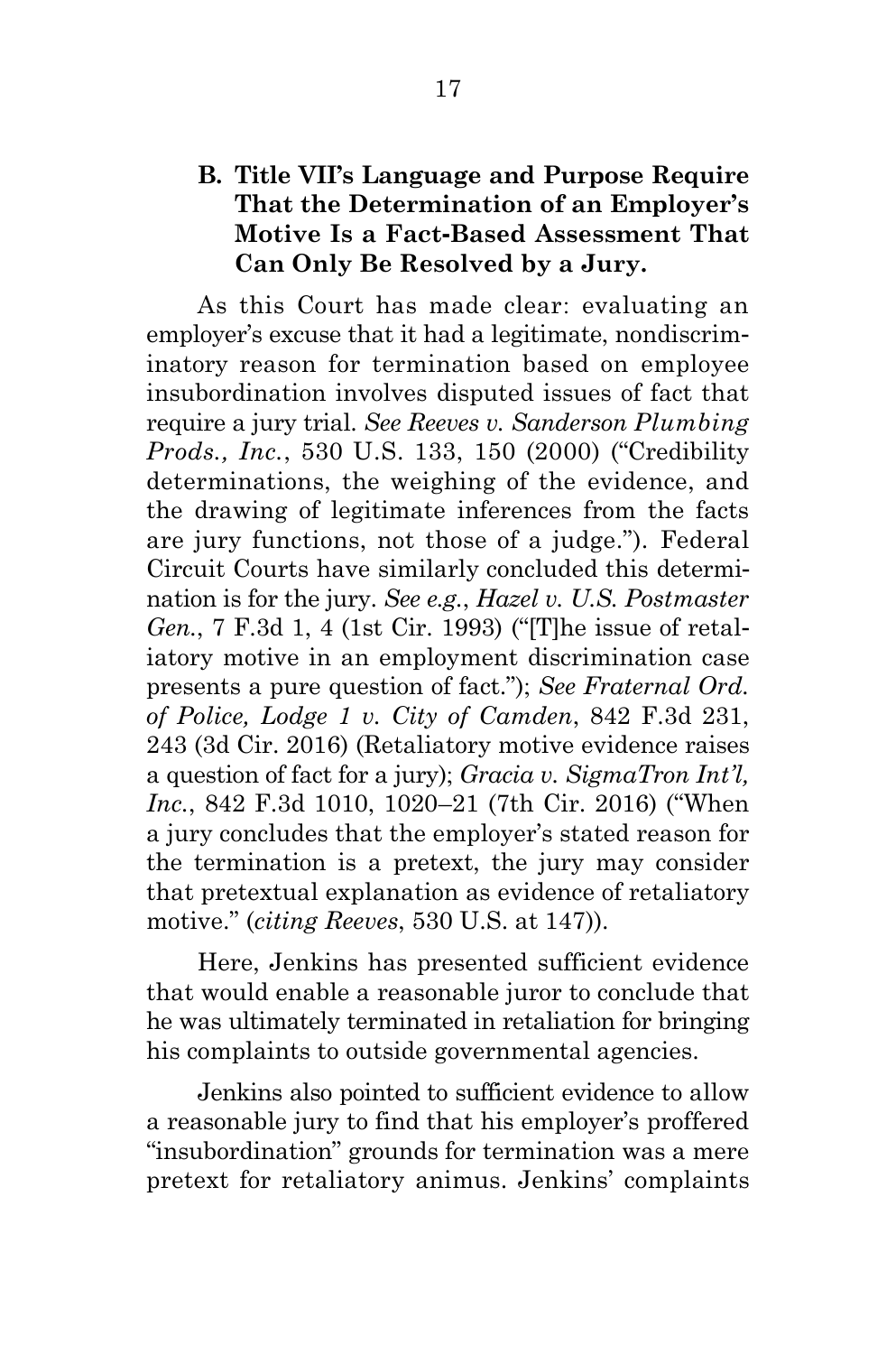made in the "right" way to the "right" persons had not remedied his grievances. A reasonable juror could conclude from this evidence that, once it was determined that Jenkins was not mentally ill, the Trial Court built a pretextual case for terminating him.

The report and conclusions from the psychiatrist, Dr. Russell G. Vasile, who the Trial Court selected to evaluate Jenkins for his mental fitness, undermines the Trial Court's insubordination ground for termination. Dr. Vasile summarized the results of his examination:

There was no evidence of delusional thinking, nor evidence of marked mood instability, irritability or hostility. At no point did Mr. Jenkins even remotely suggest any physical threat to any member of the trial court. This matter was specifically and repeatedly reviewed and it is clear Mr. Jenkins had absolutely no intention of in any way verbally or physically threatening any member of the trial court . . . I find no evidence that Jenkins is suffering from a major mental illness . . . I am left, therefore, with the conclusion Jenkins is experiencing feelings of being discriminated against . . . .

Dkt. 119, JA 304.

Moreover, after Dr. Vasile issued his report, Jenkins met with his Trial Court supervisors, who told him, that he must cease making what they once called mentally unhinged, and now labeled "unprofessional" complaints. (Dkt 124. ##8–9, JA 477–478.) The Trial Court, however, has presented no evidence that Jenkins was violating established workplace pro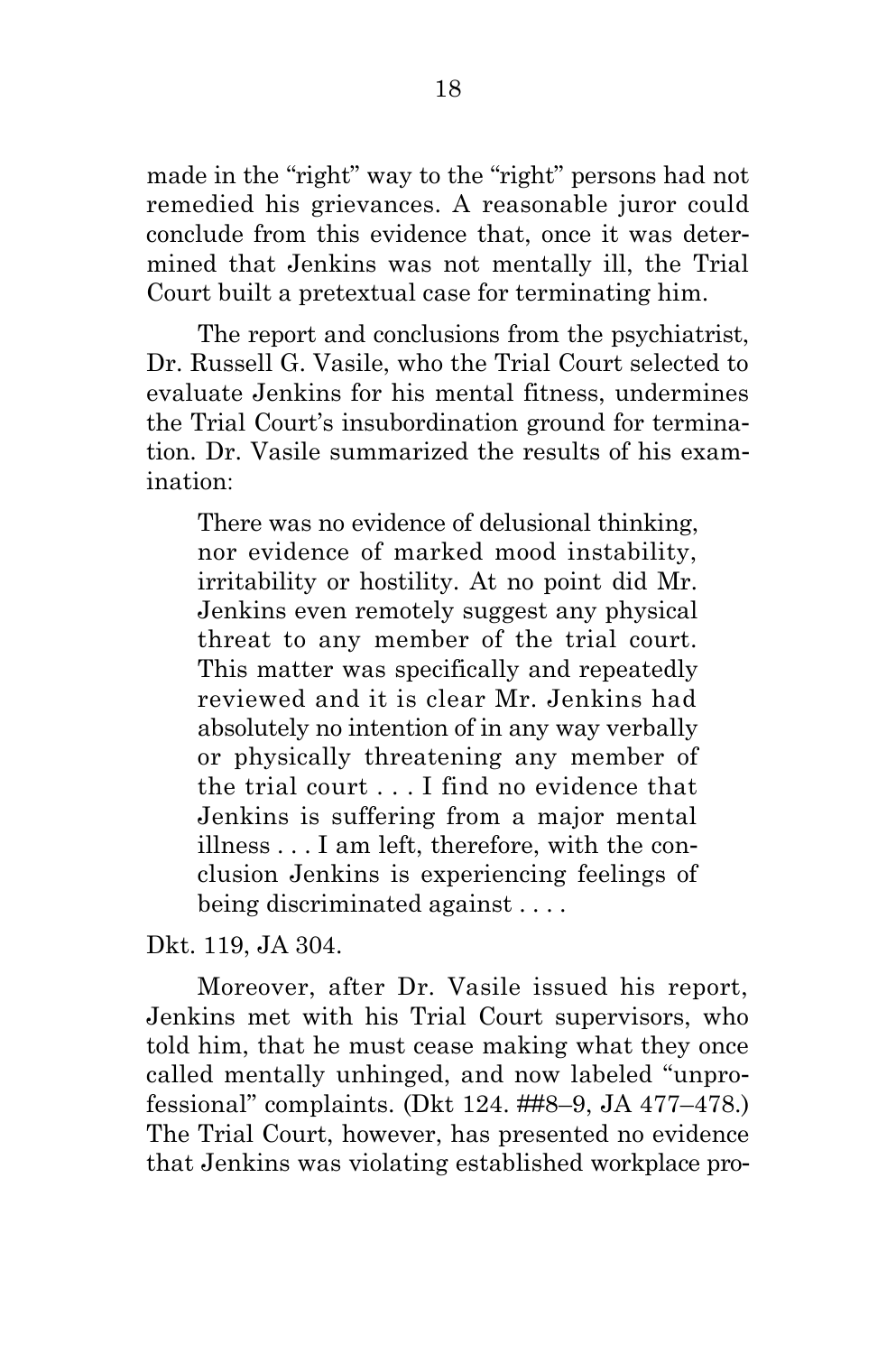cedures. In the face of Jenkins' arguments that no rules had prohibited him from sending his emails complaint until his supervisors imposed special rules aimed at stopping his airing of his grievances, the Trial Court was unable to point to the existence of a written or established workplace rule that Jenkins had violated. Further, none of the Trial Court's directives to Jenkins pointed to any specific workplace rules as their source. (Dkt. 118, #3, JA 231; Dkt. 119-20, JA 339, ll. 6-JA 340 ll. 12.) As such, the summary judgment record easily allows for a reasonable inference that no previously established workplace rule existed and that the directives were tailored solely to silence Jenkins, in retaliation for his complaint of discriminatory misconduct.

Jenkins also presented supporting evidence for his retaliation claim through the Lawyers' Committee for Civil Rights and Economic Justice 2017's study on discriminatory practices at the Trial Court. The Lawyers Committee revealed numerous issues regarding the Trial Court's systematic discrimination in the workplace regarding race, national origin and gender. (Dkt. 123-1, JA 469–473.) Like Jenkins, numerous Trial Court employees anonymously had lodged similar complaints of discrimination and racial and retaliatory animus. In light of that study, a reasonable jury could conclude that Jenkins was not "unhinged" for believing discrimination was rampant at his workplace. The record provides nearly unrebutted evidence that the Trial Court's administrators failed to adequately investigate and rectify the problems underlying Jenkins' complaints. (*Id*.)

In sum, the summary judgment record provides far more than a "scintilla" of evidence to defeat summary judgment on Jenkins' retaliation claim. On this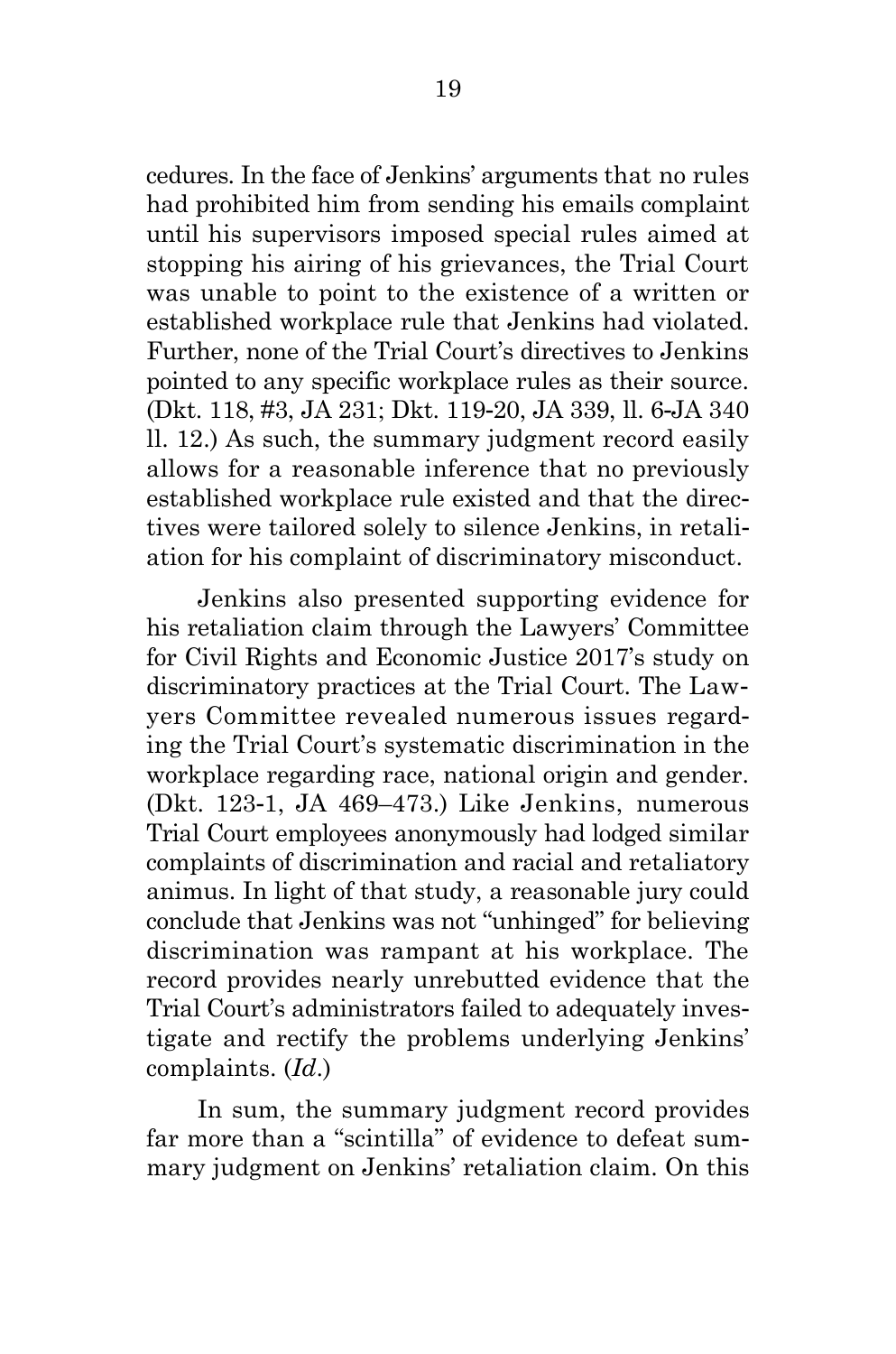record, a jury could easily find that Jenkins was fired for engaging in protected activity. To determine that a reasonable juror could not conclude that the employer "disguise[d] retaliation for protected conduct by portraying it as merely discipline for the manner in which such conduct was undertaken" is not a defensible holding on this record. (App.10a.) The First Circuit impermissibly usurped the jury's role in determining the fact-based motive question.

### <span id="page-32-0"></span>**C. In Deciding the Question of Fact on Retaliatory Motive, the First Circuit Decision Runs Afoul of This Court's Holding in** *Reeves***, and Rulings in Other Circuits, Including in the First Circuit.**

That the First Circuit reached this conclusion as a matter of law is wholly inconsistent with this Court's direction in *Reeves*, 530 U.S. at 150 and the other Circuit Court holdings referenced above. *Fraternal Ord. of Police, Lodge 1*, 842 F.3d at 243; *Gracia*, 842 F.3d at 1020–21.

Moreover, the First Circuit's recent holding in *Fournier v. Massachusetts*, No. 20-2134,2021 WL 4191942, at \*4 (1st Cir. Sept. 15, 2021) illustrates the same usurpation of the role of the jury by the court in affirming the grant of summary judgment against Jenkins. In *Fournier*, the First Circuit appropriately recognized that evaluating an employer motive and the complex social realities underlying "disruptive" complaints requires weighing facts, which should usually preclude summary judgment in reversing the District Court's grant of summary judgment dismissing an employee's Title VII retaliation claim involving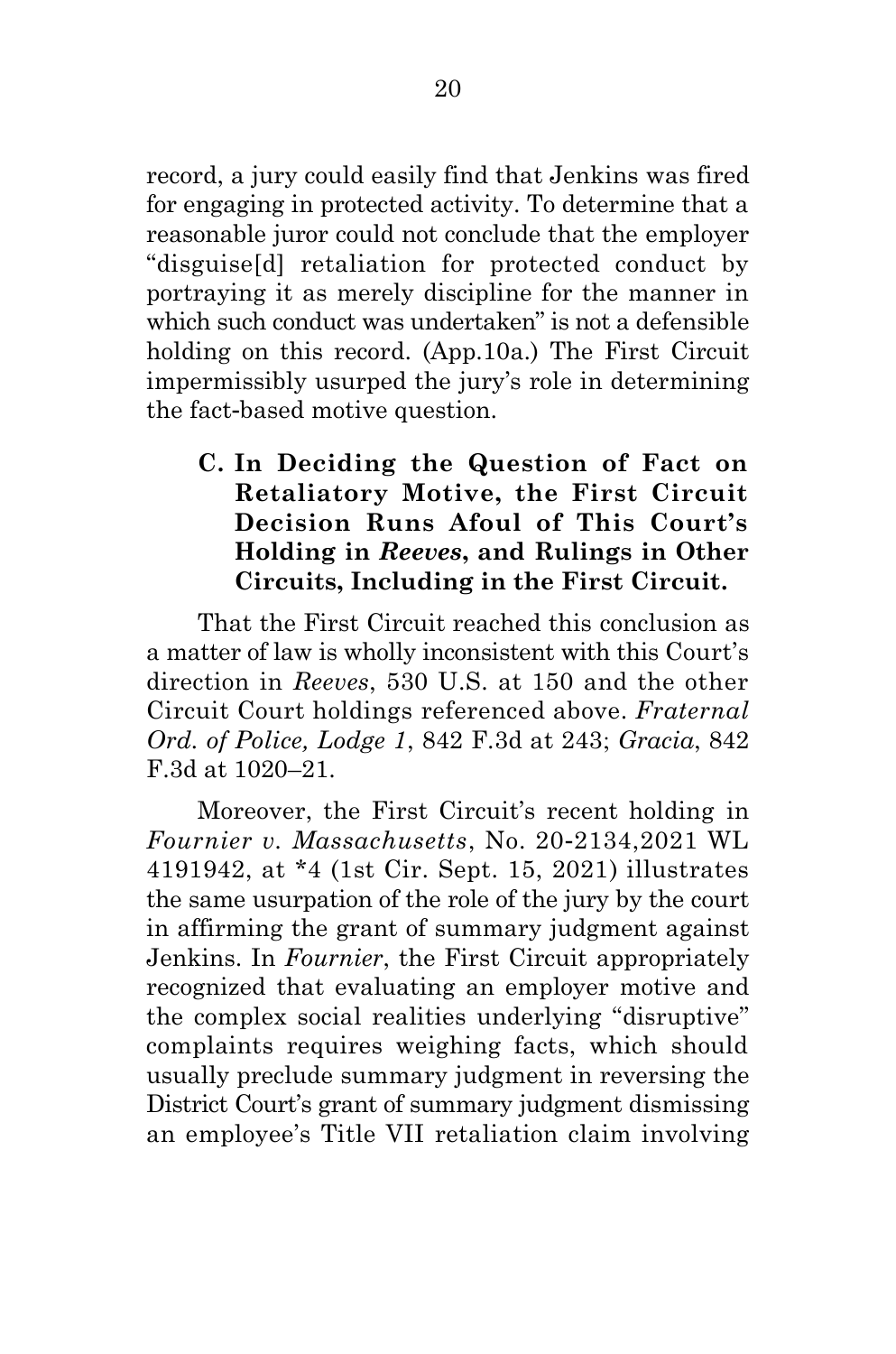the Trial Court (the same employer Jenkins has sued in this case).

Like here, the District Court granted the Trial Court's motion for summary judgment finding that on the summary judgment record facts that no reasonable juror could find that the employer Trial Court's proffered, non-retaliatory reason for threatening to terminate its plaintiff-employee, Maria Fournier was a pretext. *Fournier v. Massachusetts*, 498 F.Supp.3d 193, 223-24 (D. Mass. 2020).

The District Court held, as a matter of law, that Fournier had been terminated for lodging "improper complaints" about the Trial Court and its "sham" investigative processes. Moreover, unlike in Jenkins' case, the District Court in *Fournier* even pointed to undisputed evidence that Fournier had received extremely negative job performance evaluations. *Id.* at 213.

Yet, the First Circuit, on appeal, determined that "[a] juror could reasonably find that [the Trial Court's] proffered reasons for [demoting] Fournier . . .were pretextual in nature." *Fournier*, 2021 WL 4191942, Ex. A at \*4. The reasoning of *Fournier* properly recognizes that, even where an employee may have failed to follow an employer's rules or guidelines for making complaints, it is the realm of the jury to decide whether an employer's stated reasons for termination were pretextual in the face of sufficient evidence supporting the substance of those complaints.

Other federal court decisions support Jenkins' position that the question of retaliatory motive requires a trial when an employee is terminated based on making complaints of discrimination. In *McDonough*,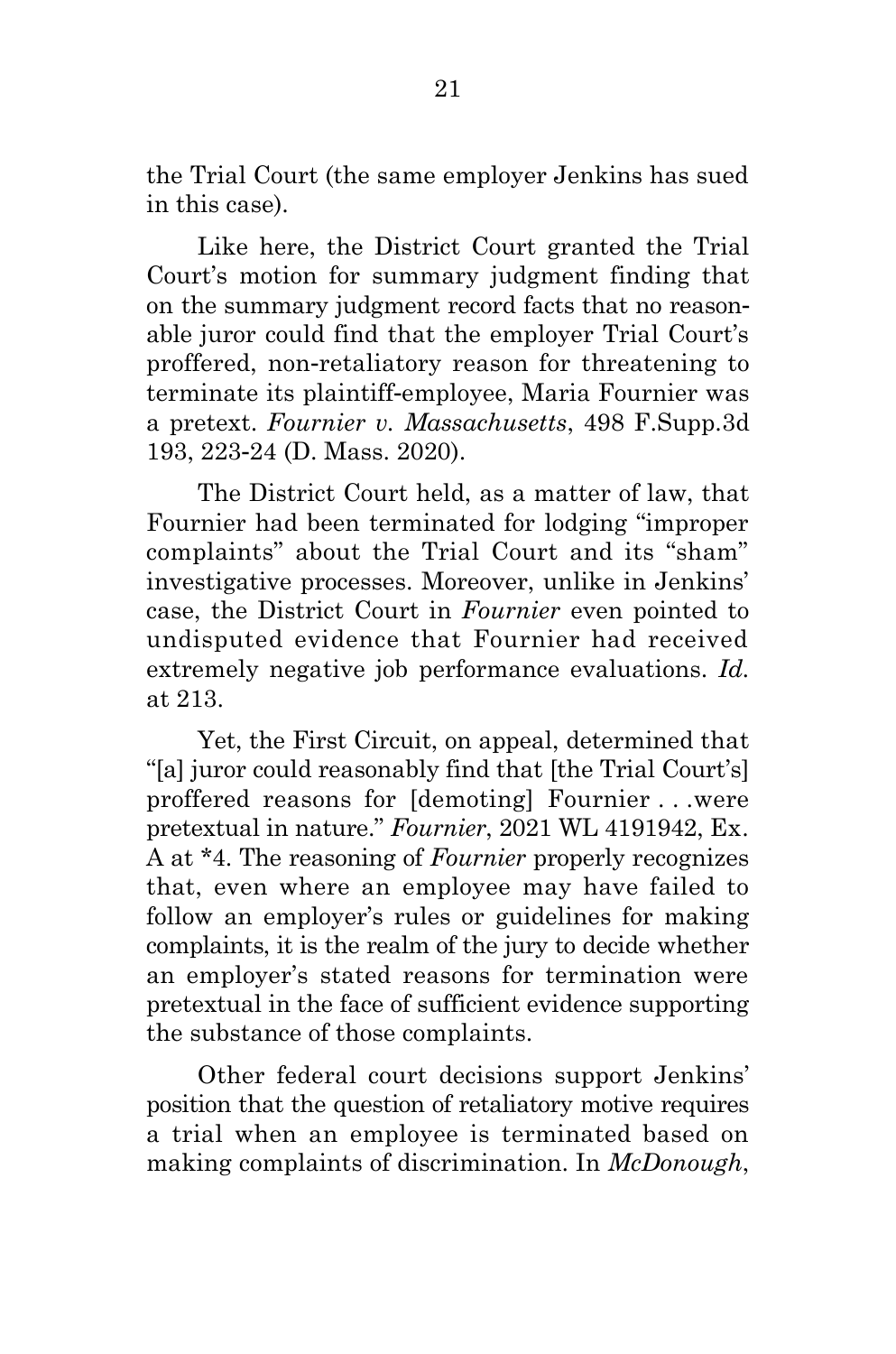the City asserted "insubordination" as a non-retaliatory justification for its termination of police officer Mc-Donough. 452 F. 3d at 18. Even though a supervisor "testified that he was so concerned about the possibility of McDonough becoming violent that he wore a bulletproof vest" in meetings with him on his employment, the First Circuit allowed a jury to reach its own conclusion as to whether the safety concerns were mere pretext masking retaliation. *Id.* at 18–19.

When a Title VII retaliation claim is rebutted by the employer solely on grounds that its employee's repeated complaints constituted insubordination, as is the case here, a jury must decide the factual question as to motive. *See Zatorska*, 2019 WL 13032138, at \*5 (Where "Defendant's only asserted non-discriminatory reasons for the alleged retaliation are the Plaintiff's protestations as to her treatment, which Defendant couches as insubordination. . . . factual issues preclude granting summary judgment.") An employer's termination of an employee for failure to cease complaining of unlawful treatment when so directed by his employer (the accused discriminator) establishes evidence of a retaliatory pretext that require the case to go to the trier of fact. The core facts presented in Jenkins' case involve the quintessential question of motive that only a jury of Jenkins' peers is empowered to decide on his Title VII retaliation claim. The Petition should be granted.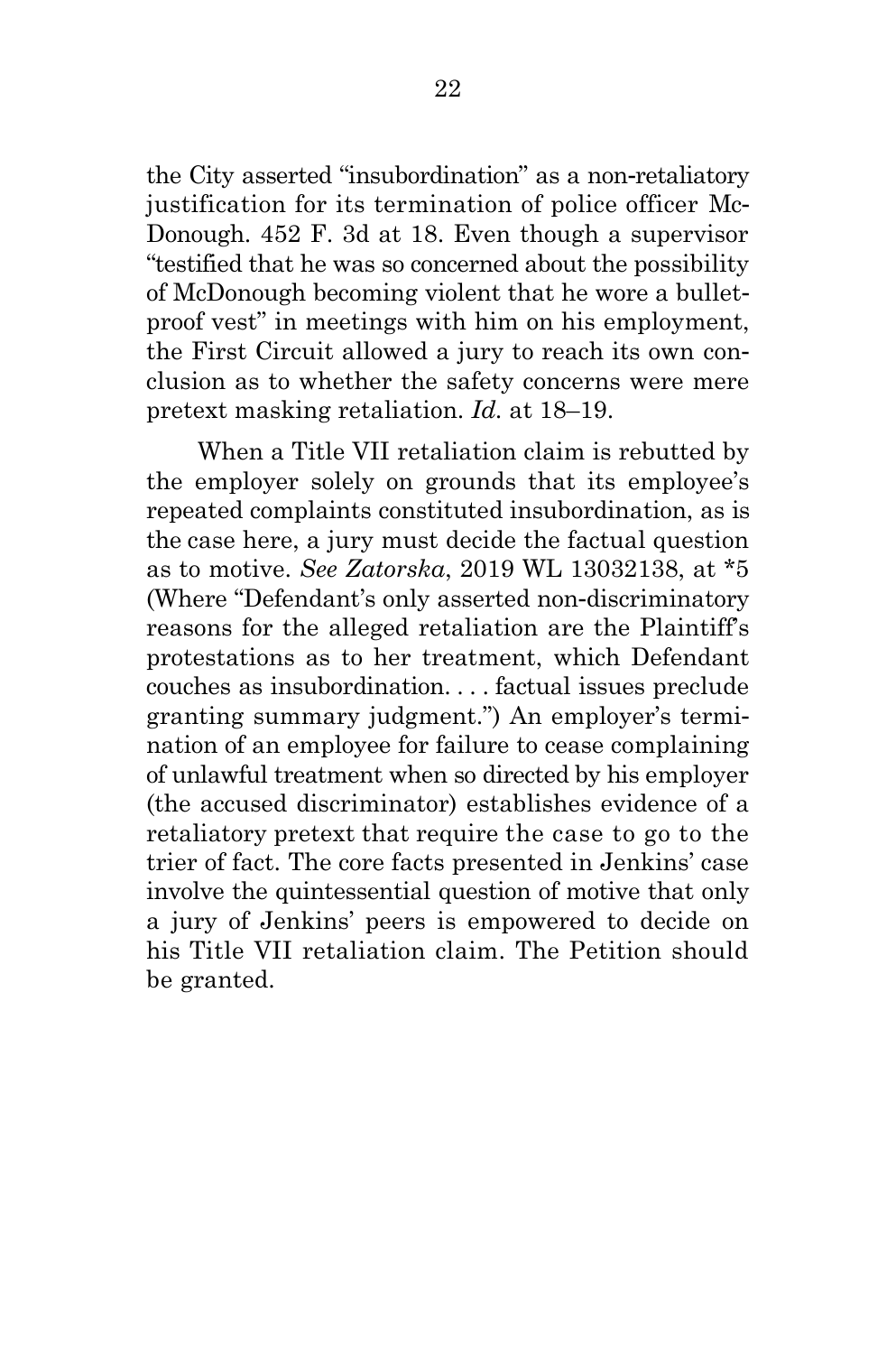#### <span id="page-35-0"></span>**II. THE FIRST CIRCUIT DECISION GUTS TITLE VII'S PROTECTIONS BY AFFIRMING THE DISMISSAL OF A HOSTILE ENVIRONMENT CLAIM FOR FAILURE TO EXHAUST EVEN WHEN THE EEOC HAD TIMELY NOTICE OF THE CLAIM.**

A Title VII litigant "opens the courthouse door" through the process of filing a discrimination charge with the EEOC. 42 U.S.C. § 2000e–5(b); *Velazquez– Ortiz v. Vilsack*, 657 F.3d 64, 71 (1st Cir. 2011). The statute requires that the complaining employee provide a statement under oath to the EEOC that is known as the charge. 42 U.S.C. § 2000e–5(b). The employee making the charge may use the EEOC's charge form or provide the information (name and address of the employee and employer and the particulars of the complaint discrimination) in a self-drafted letter charge. *See Ernst v. Methodist Hosp. Sys.*, 1 F.4th 333, 337 (5th Cir. 2021) (discussing the EEOC charge form); *Giovanni v. Bayer Properties, LLC*, No. CV 20-2215, 2021 WL 1737136, at \*2 (E.D. Pa. May 3, 2021) (referring to an EEOC charge letter). "The purpose of this administrative charge requirement is twofold— 'giving the charged party notice of the claim' and 'narrowing the issues for prompt adjudication and decision.'" *B.K.B. v. Maui Police Dep't*, 276 F.3d 1091, 1099 (9th Cir. 2002).

In this case, Jenkins filed two separate charge letters in December 2016. On December 21, 2016, Jenkins filed his first charge letter, complaining of unlawful employment discrimination and retaliation. (Dkt. 38-1, JA 49.) On December 30, 2016, Jenkins filed a separate charge at the EEOC against the Trial Court for disability discrimination. (Dkt. 86-2, JA 176–178.) Jenkins included, with his December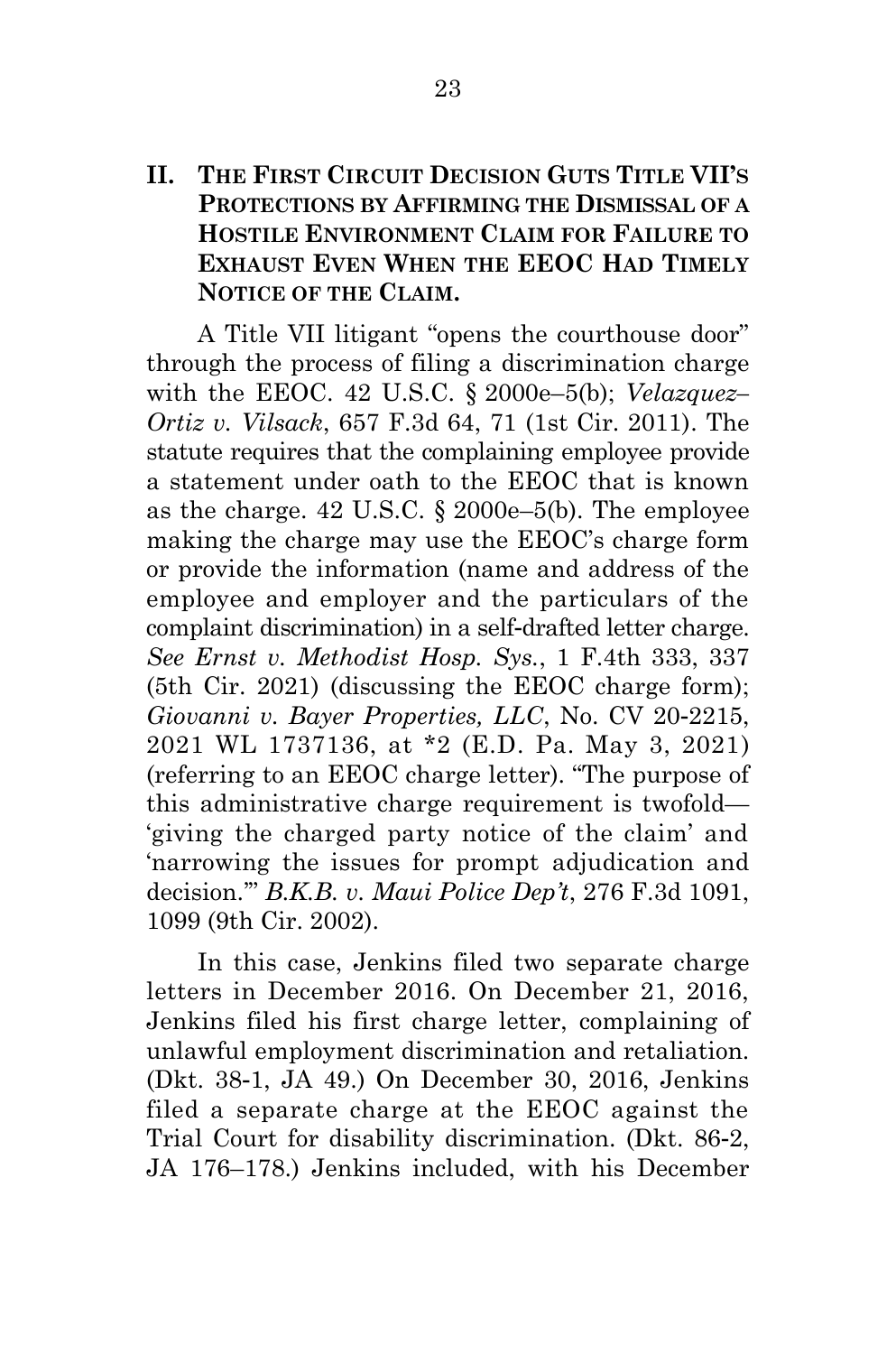21, 2016 charge letter to the EEOC, a copy of his First Amended Complaint ("FAC") that contained a hostile environment claim. (Dkt. 85, JA 168–170.) Jenkins' December 2016 charge letters were self-drafted onetwo page sworn to complaints that he sent to the EEOC (along with the copy of the FAC he had earlier filed, in October 2016, in this lawsuit). (*Id.*)

The First Circuit Decision, in deciding that Jenkins failed to exhaust his hostile environment claim, incorrectly reasons that the EEOC is permitted to put on blinders and completely ignore any documents and information filed by the employee in addition to the one-or two-page description of the charge in the form or letter submitted. (Dkt. 38-1-Dkt. 40, JA 49- 55; Dkt. 86-2, JA 176-78.)

This Court held in *Holowecki* that an employee's effort to present Title VII discrimination claims to the EEOC must be construed in a manner that protects the employee's rights to the remedies which that statute provides:

Documents filed by an employee with the EEOC should be construed, to the extent consistent with permissible rules of interpretation, to protect the employee's rights and statutory remedies. Construing ambiguities against the drafter may be the more efficient rule to encourage precise expression in other contexts; here, however, the rule would undermine the remedial scheme Congress adopted.

552 U.S. 389, 406 (2008).

In fact, to exhaust a claim before the EEOC, courts have ruled that the details of the employee's claim need not always arise from the four corners of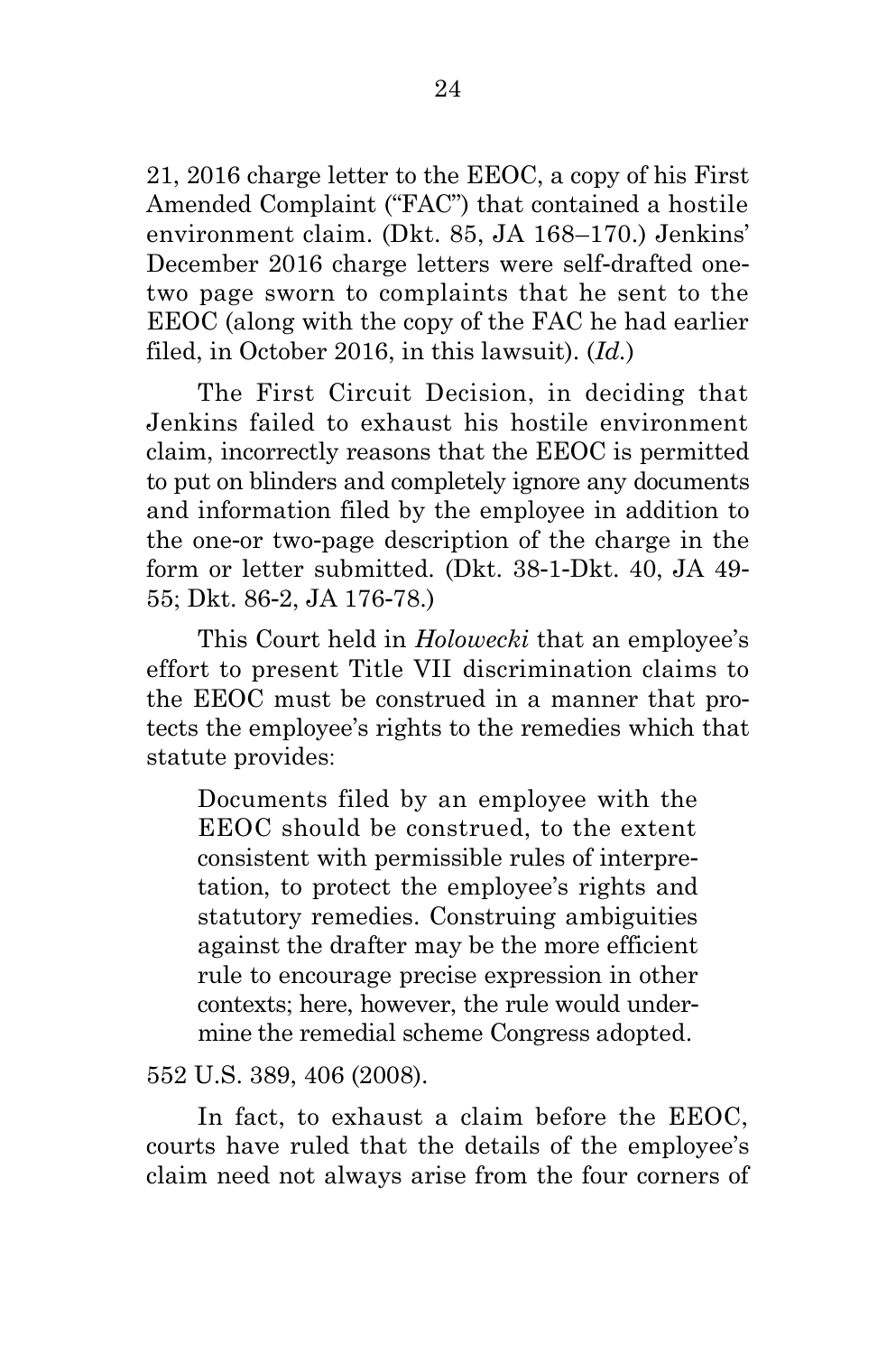the charge form or self-drafted charge letter itself**.** In some circumstances, other documents can serve as a forming part of the "charge" to which the EEOC is deemed to have notice. *See Ernst*, 1 F.4th at 337 (*citing* Holowecki, 552 U.S., at 405–07 (which found Holowecki's supplemental affidavit included the necessary information));*Williams v. CSX Transp. Co.*, 643 F.3d 502, 509–10 (6th Cir. 2011) (where document other than charge form or charge letter stated complainant was subject "a very hostile work environment" and felt she was owed money damages, "an objective observer would believe that complainant sought the EEOC to activate its remedial machinery, rather than simply obtain information.")

In this case, the District Court had not realized that the FAC was provided to the EEOC charge despite finding the FAC included a hostile environment claim, thus Jenkins filed for reconsideration. (App. 89a-93a.) On reconsideration, the Magistrate acknowledged that the FAC described a hostile environment claim writing that "Jenkins mentioned a hostile work environment in the First Amended Complaint." (App. 91a.) The Magistrate also accepts that the EEOC not only received the FAC but also reviewed the FAC stating: "The court assumes that the EEOC in fact received a copy of the First Amended Complaint and considered the allegations set forth in it." (*Id*. n. 2). Despite determining that the EEOC had a copy of the FAC and considered it and the hostile environment claim presented by Jenkins, the Magistrate illogically and inexplicably held that "it was not reasonable to expect that a hostile work environment claim would have been part of the EEOC investigation." (*Id.* at App.92a.) The District Court summarily adopted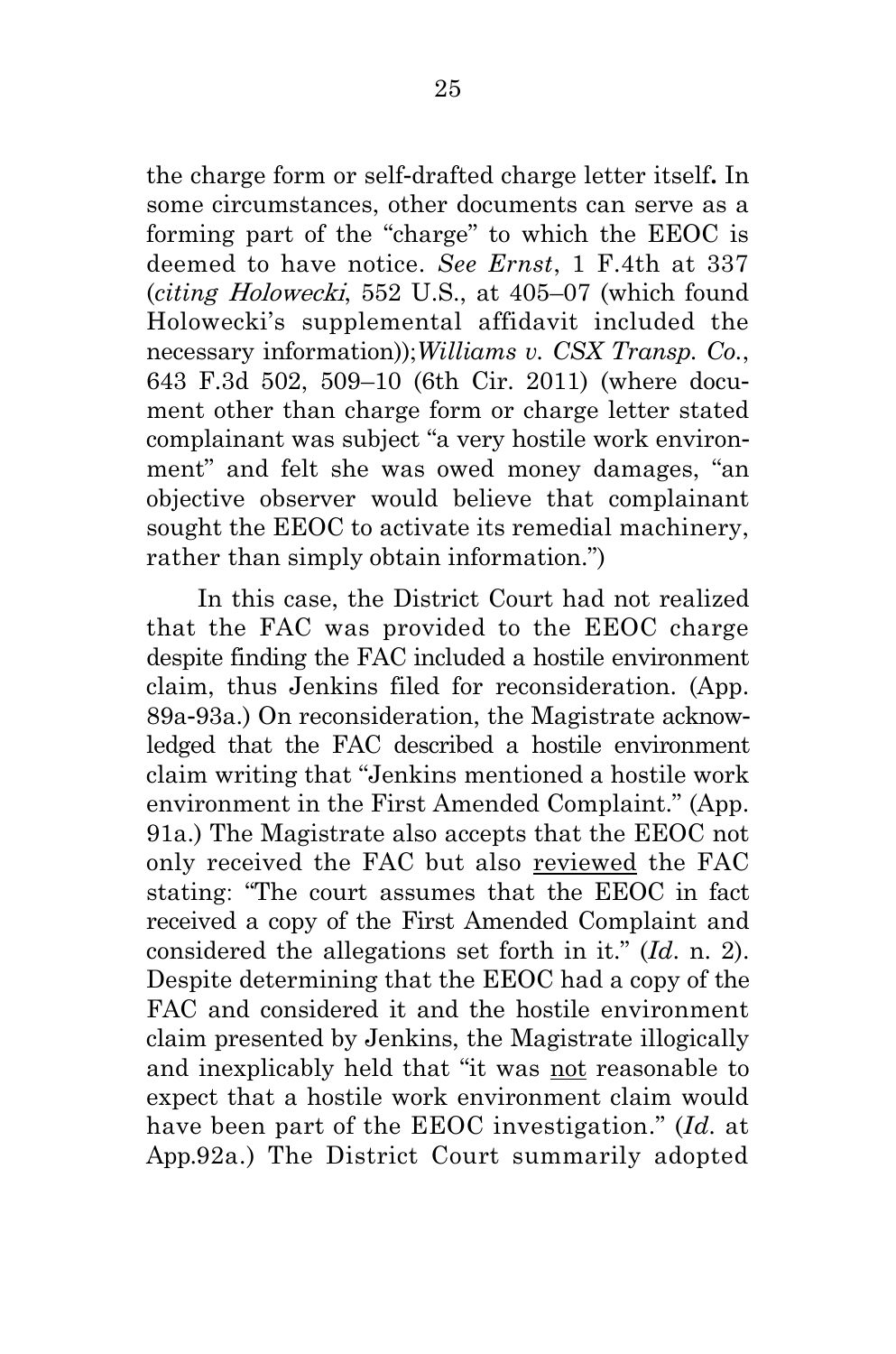the Magistrate's recommendation without explanation. (App.27a.)

Then, the First Circuit affirmed the District Court's dismissal of Jenkins' Title VII claim for a racially hostile workplace environment on the grounds that Jenkins somehow failed to provide proper notice when he attached a copy of his FAC—which contained a hostile workplace environment claim—to his EEOC charge. (App.15a-18a.) The reasoning behind the First Circuit's Decision is even more convoluted and unsupportable than the Magistrate's. The First Circuit absurdly holds that the EEOC would not investigate a charge it believed had already been filed in a federal district court. (*Id.* at App.17a.) There is no doubt that this was far from the first time that a litigant went first to court with a Title VII claim only to learn that 42 U.S.C. § 2000e-5(b) requires that the litigant file a charge at the EEOC.3

The Trial Court did not challenge Jenkins' right to amend the FAC (which he did in filing the Second Amended Complaint which pleaded exhaustion based on the December 2016 filed EEOC charges). (App. 6a.) Neither the Magistrate nor the District Court indicated any issue with the filing of the EEOC charges after the lawsuit was initiated. The First Circuit, on its own initiative and without citing to any legal authority, came up with the novel reasoning that the

<sup>3</sup> For the avoidance of any confusion, there is no issue here, that even though Jenkins filed his complaints in District Court first, he did file his EEOC charges within the 300 days allowed by Title VII to initiate a charge at the EEOC. Jenkins' employment was terminated in July 2016 and the EEOC received both of his charges of discrimination in December 2016, less than six months from his termination.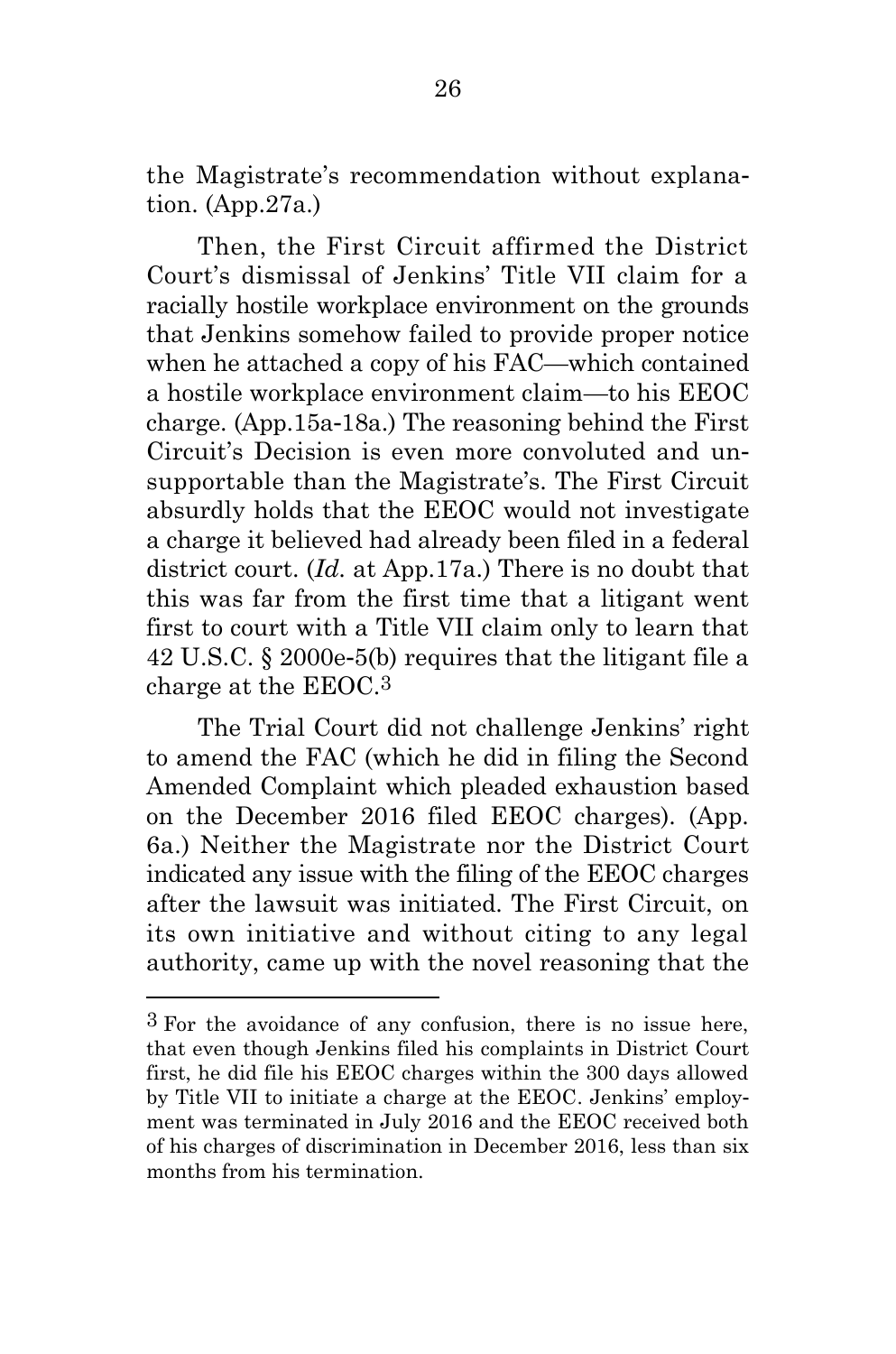EEOC can ignore complaints of discrimination filed with the agency, if the complaining employee happened to file the same complaints made to the agency in a court in the first instance.

The EEOC is not some unsophisticated consumer that is so easily confused. If the EEOC has notice, on a questionnaire, supplemental charge form, and/or from the attachment of a previously filed court complaint, the EEOC is on notice and should have the obligation to investigate. Attaching the FAC surely constitutes actual notice to the EEOC of Jenkins' charge, and, in the EEOC then issuing the right to sue letter, allows the employee to initiate suit on the exhausted hostile environment claim.

The record on exhaustion is uncomplicated: Jenkins alleges the FAC was filed with the EEOC on December 21, 2016; the FAC includes a hostile work environment claim; the EEOC was on notice of the FAC and the hostile work environment claim when it issued the right to sue letter on January 25, 2017.

Furthermore, the First Circuit's holding would effectively mean that any litigant who filed a Title VII complaint in court before exhausting his claims at the EEOC, could never rectify that procedural error by going to the EEOC even if, as here, the litigant is still within the statutory period. Such a rule needlessly elevates form over substance and undermines the protections of Title VII.

Finally, the First Circuit Decision runs afoul of the clear holding by this Court in *Holowecki* and of the several Circuit Court decisions cited to above that have addressed the issue of sufficiency of notice to the EEOC. This draconian and flawed interpretation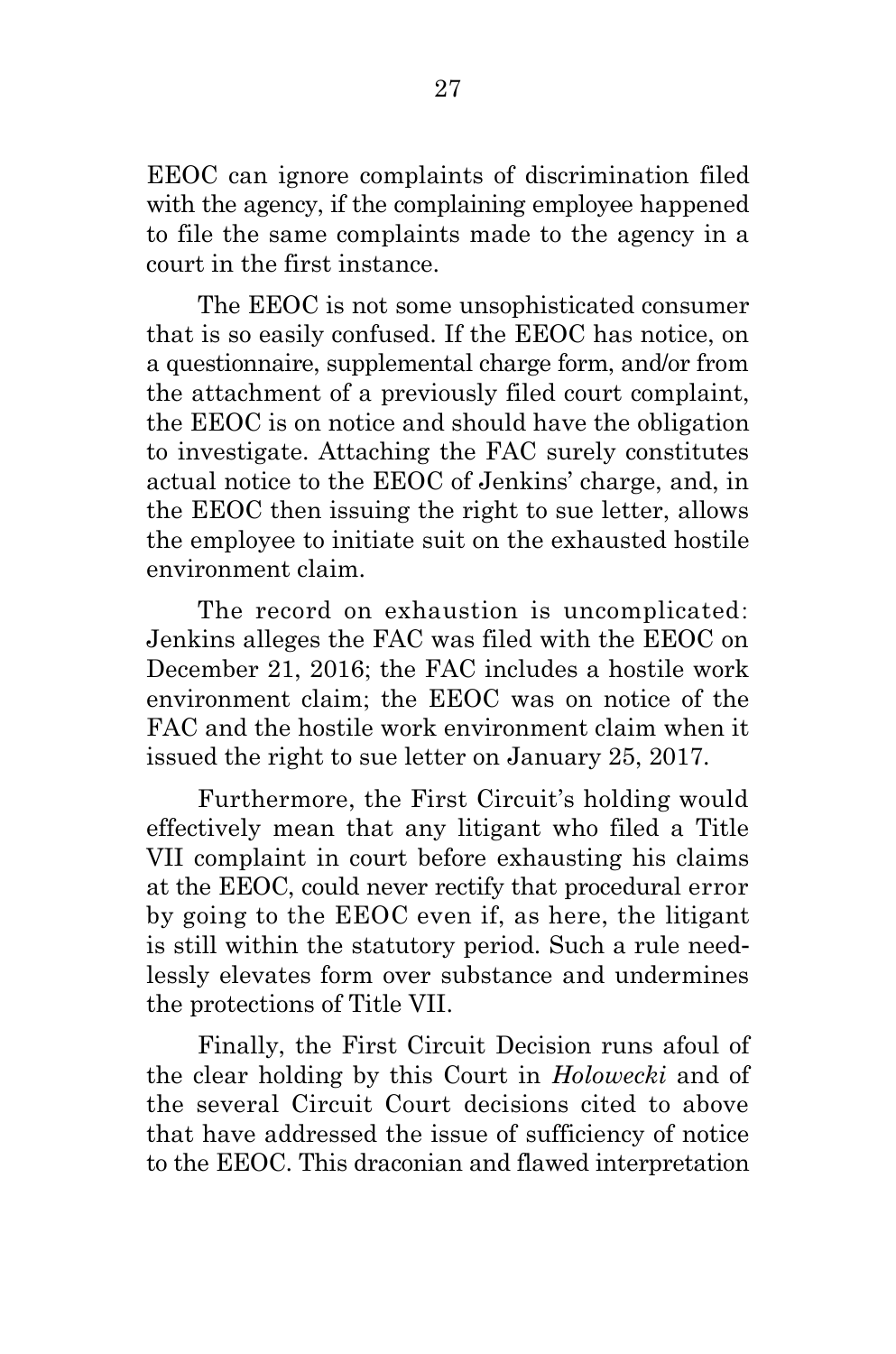of notice requirements for bringing Title VII claims cannot be left in place. This Court should grant the Petition.

<span id="page-40-0"></span>**III. RULE 15'S EXPRESS DIRECTION THAT LEAVE TO AMEND BE "FREELY GIVEN" HAS NO MEANING IF IT IS NOT AN ABUSE OF DISCRETION TO DENY JENKINS LEAVE TO AMEND TO ADD A DISABILITY CLAIM.**

The First Circuit Decision affirmed the District Court's denial of Jenkins' leave to amend to add a claim for disability discrimination as untimely without considering the lack of any prejudice to Defendant from allowing the amendment. (*See* App.20a-21a.) The harsh standard of timeliness to which Jenkins is being held by the First Circuit Decision erodes the rights of litigants to pursue Title VII claims and is inconsistent with Rule 15(a) which has long provided that the federal rules require that leave to amend be freely granted.

As this Court held nearly sixty years ago in *Foman v. Davis*, 371 U.S. 178, 182 (1962):

Rule 15(a) declares that leave to amend 'shall be freely given when justice so requires'; this mandate is to be heeded. *See generally*, 3 Moore, FEDERAL PRACTICE (2d ed. 1948), §§ 15.08, 15.10. If the underlying facts or circumstances relied upon by a plaintiff may be a proper subject of relief, he ought to be afforded an opportunity to test his claim on the merits. In the absence of any apparent or declared reason—such as undue delay, bad faith or dilatory motive on the part of the movant, repeated failure to cure defici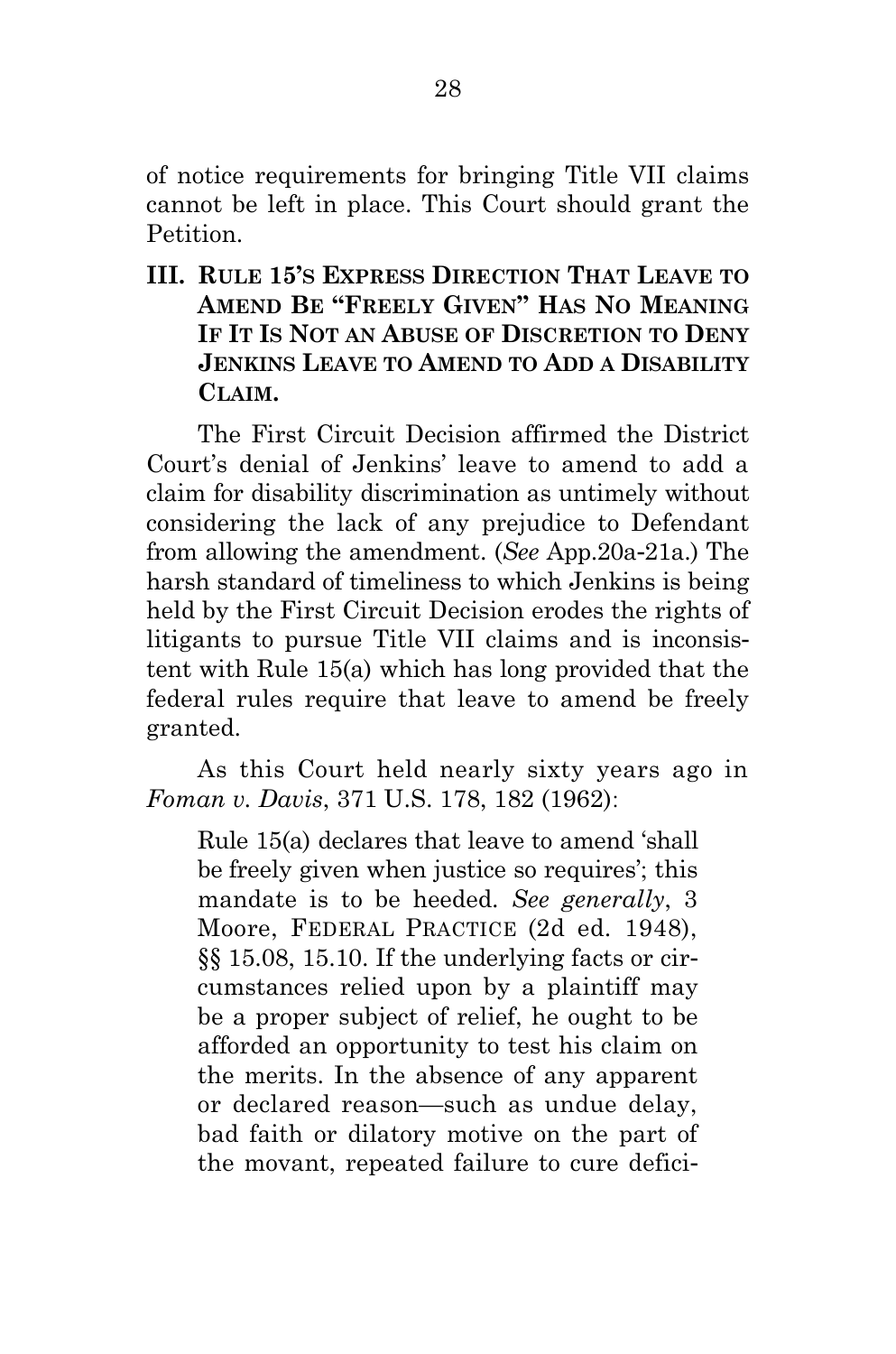encies by amendments previously allowed, undue prejudice to the opposing party by virtue of allowance of the amendment, futility of amendment, etc.—the leave sought should, as the rules require, be 'freely given.'

In particular, in determining whether the plaintiffs unduly delayed in filing their motion to amend, the focus is on whether allowing the amendment would unfairly prejudice the defendants. *See*, *e.g.*, *Hayes v. CRGE Foxborough, LLC*, 167 F.Supp. 229, 242 (D. Mass. 2016) (internal citations omitted).

Here, there was no evidence that the Trial Court or any other defendant would suffer prejudice if leave to amend had been granted. Jenkins sought to add the "perceived" disability claim in response to the Trial Court's assertion in responsive pleadings that it justifiably fired him because he was "crazy" for refusing to stop sending email complaint.

The timeline of events leading to the filing of the motion to amend makes clear that Jenkins sought leave in a timely manner. On March 12, 2018, the District Court allowed in part and denied in part the Magistrate's recommendation, dismissing the Title VII "hostile environment" claim but permitting Jenkins' retaliatory termination claim to proceed. (App.78a-88a.)

The Trial Court sought reconsideration of the District Court's ruling and objected when the Magistrate recommended denying its motion. (Dkt. 69, JA 138; Dkt. 75, JA 156–161.) On July 9, 2018, the District Court denied the Trial Court's reconsideration motion. (Dkt. 78, JA 166.)

On July 27, 2018, the Trial Court, for the first time at any point in the case, filed an answer, which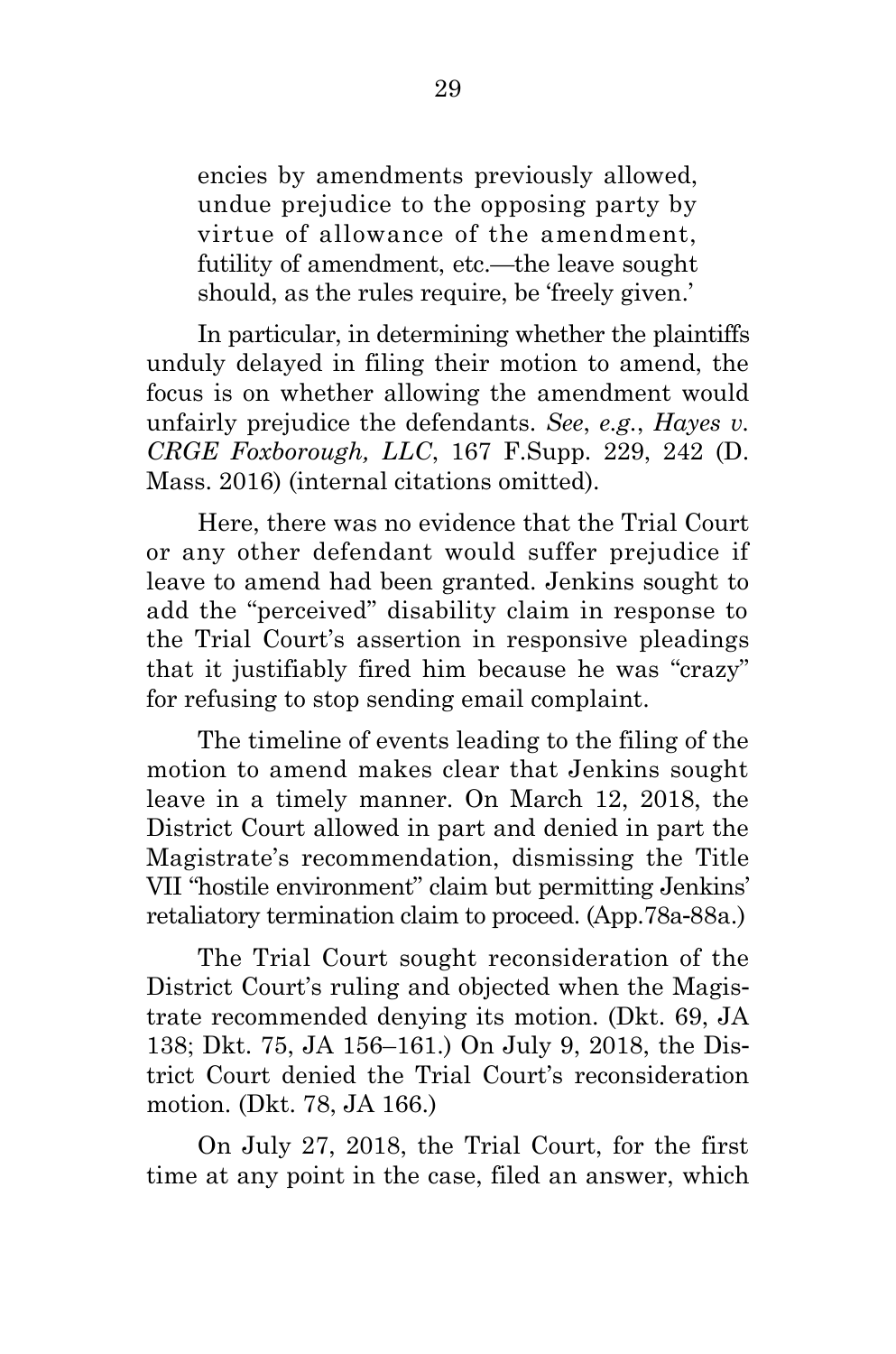was to Jenkins' Second Amended Complaint and its single remaining count for retaliatory termination. (Dkt. 79.) On August 30, 2018, a scheduling conference was held in front of the Magistrate at which only Jenkins appeared (Trial Court's counsel apparently forgot to attend). (Dkt. 84, JA 167.)

At that status, Jenkins indicated he would be filing a motion for leave to amend and the Magistrate asked him to do so within 14 days. (*Id.*) The Magistrate set a November 1, 2018 deadline for pleading amendments and a January 10, 2019 end date for the completion of discovery (which neither party had yet to start). (*Id.*)

On September 11, 2018, twelve days after the status conference, Jenkins filed a motion for leave to amend to add a claim for disability discrimination and filed a separate motion to reconsider the striking of the hostile environment claim (Dkt. 85, JA 168– 170; Dkt. 86, JA 171–178.) Jenkins sought leave to amend within the time period the Magistrate had requested that he do so and well within the time period set by the Magistrate in her scheduling order. In addition, the request for leave was filed before any party had even commenced discovery.

In failing to grant leave to amend where there was no undue delay and no prejudice, the District Court abused its discretion in this case. Jenkins ought to be afforded an opportunity to test his claim on the merits. As this Court noted, the "outright refusal to grant the leave without any justifying reason appearing for the denial is not an exercise of discretion; it is merely abuse of that discretion and inconsistent with the spirit of the Federal Rules." *Foman*, 371 U.S. at 182.